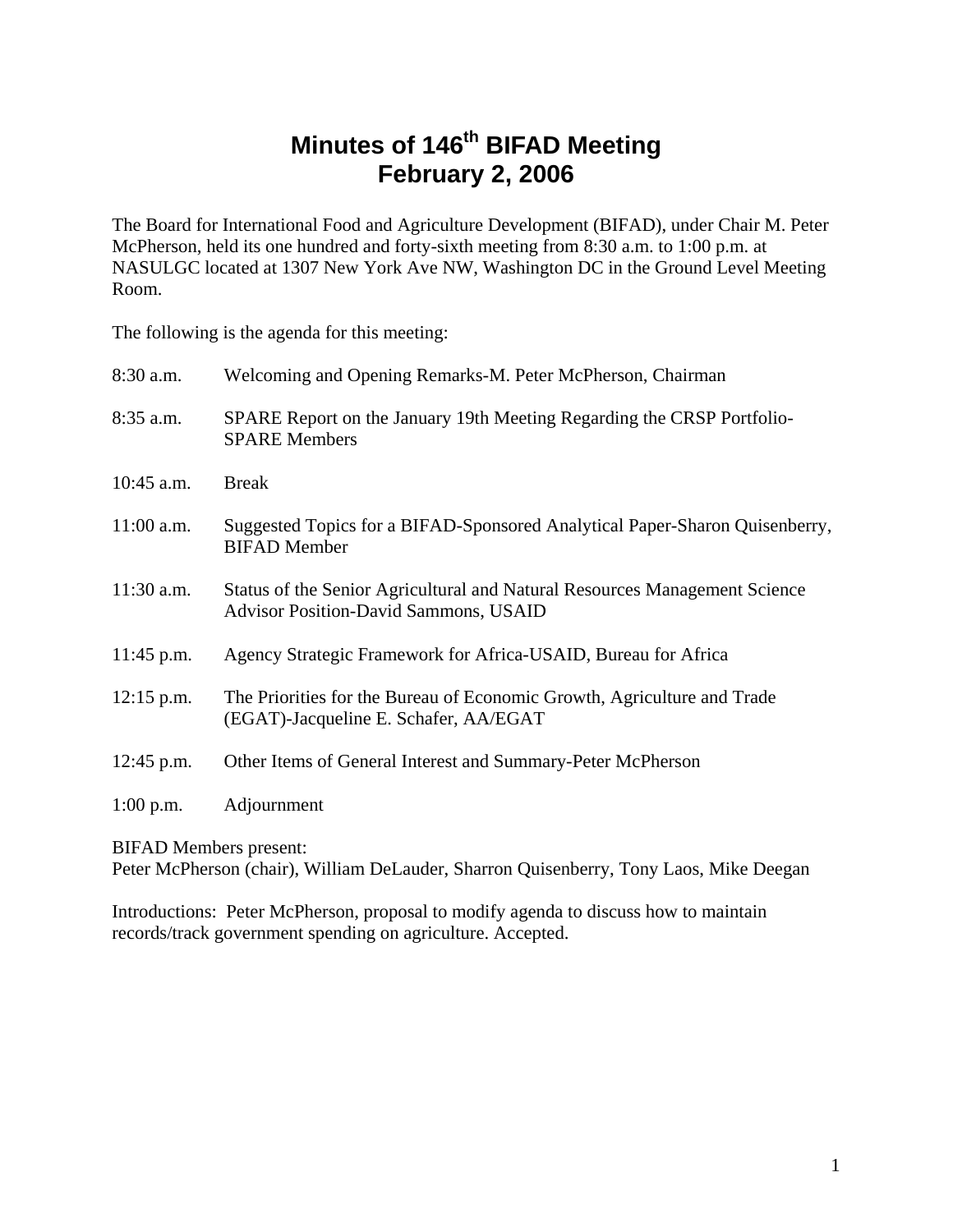### **SPARE Report on the January 19th Meeting Regarding the CRSP Portfolio-SPARE Members**

#### *John Thomas-PowerPoint presentation to BIFAD on USAID recommendations for CRSP Portfolio.*

*John Thomas' notes are in italics* 

*I've been asked to present USAID's recommendations made to SPARE on January 19 regarding the new portfolio and competition of Management Entities (MEs)* 

#### *Key Points:*

- o *BIFAD asked USAID to undertake this review of the entire CRSP portfolio. We have tried our best to respond to this important and difficult tasking.*
- o *Our goal is to maximize the effectiveness and impact of the CRSP program to respond to USAID development priorities, and Title XII objectives.*
- o *We appreciate the comments from the university community, NGOs, international organizations, other donors, USAID field missions, and other USG agencies over the past 9 months.*
- o *We have incorporated comments from the two Web posting of the proposed portfolio in October and December, the two public comment sessions at the BIFAD meeting of October 12 and the meeting convened by BIFAD at NASULGC on December 16, as well as the recent SPARE open meeting on January 19.*
- o *Following each comment period, we have made significant changes. The current proposal is greatly improved from where we started.*
- o *Again, thank you for your comments.*

#### *I would also like to thank my colleagues at USAID in the EGAT Agriculture and NRM Offices for their contributions to this process.*

*This is the first major review of the overall CRSP portfolio in over 20 years, and we have learned many valuable lessons for the next time around*.

John Thomas is also member of SPARE. The first part of this presentation is to review AID recommendations to SPARE, and then subsequently, the SPARE recommendations to BIFAD. For this presentation, John Thomas is a representative of USAID. Sandra Russo will follow with SPARE recommendations to BIFAD.

*I would like to present the proposed composition of the new CRSP portfolio, recommendations for the Competition of CRSP MEs – many of which have been shaped by the recent experience of competing the SANREM and IPM CRSPs in 2004 – , Core Components, and Focal Points.* 

*Regarding the recommended revised portfolio:* 

*Our recommendations have incorporated feedback from the public– the vast majority of which have come from researchers, universities, and organizations involved with the CRSP program.*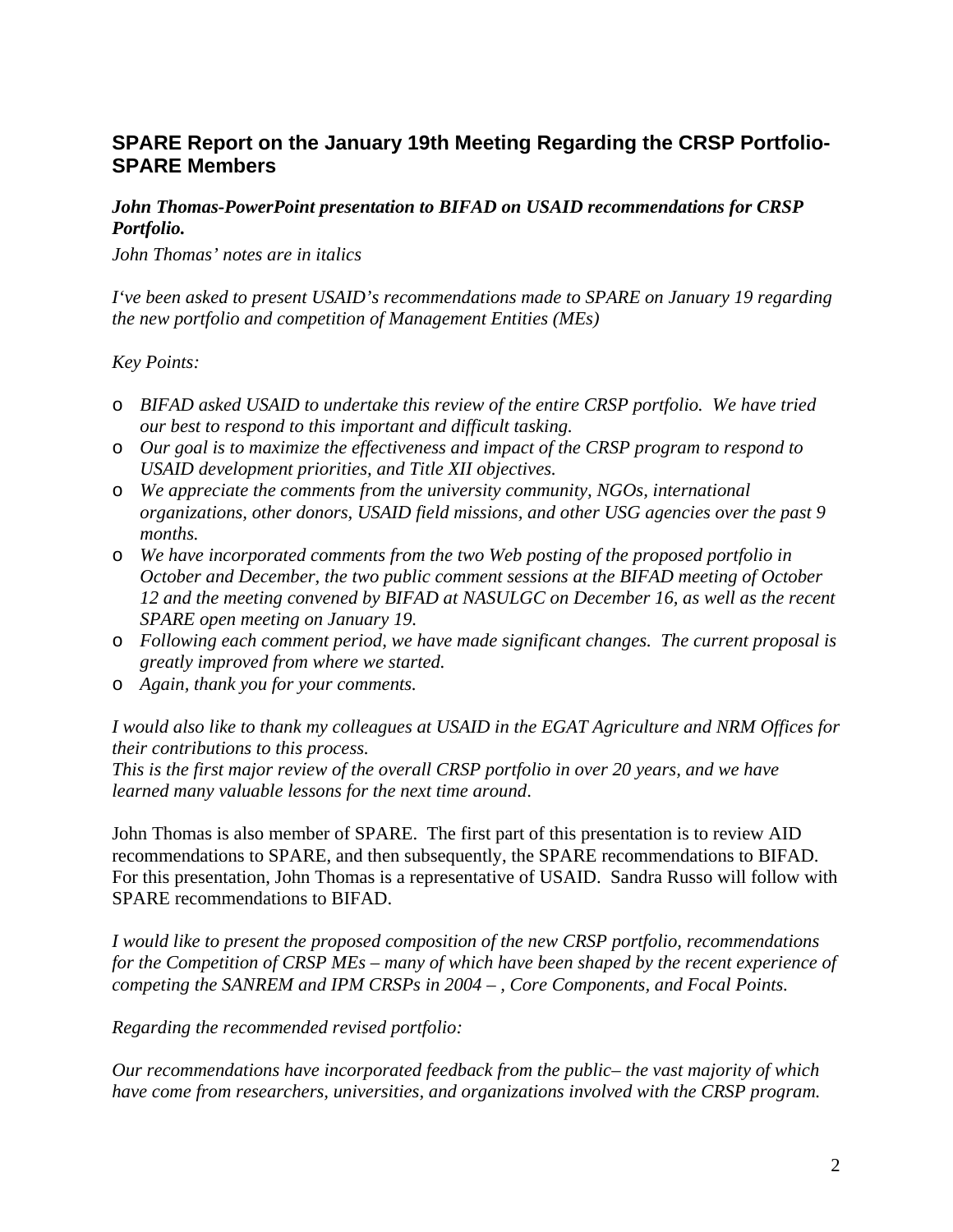*We have also consulted with BIFAD and its sub-committee SPARE throughout the process.* 

BIFAD asked SPARE to undertake this review. We wanted to maximize the effectiveness of the CRSP program. We appreciate the comments from the university community. We have received comments in multiple venues over the past nine months….e.g. web postings twice, open discussions in Des Moines...and then lastly the meeting on January  $19<sup>th</sup>$ ....and we have made significant changes, which has resulted in improvements...

*As a result of these discussions, we have proposed the following portfolio – the years indicated are when they will be competed or be evaluated.* 

*Sorghum/Millet & Other Grains – not to include major grains such as maize and rice* 

*Peanut* 

*Aquaculture and Fisheries – differences of opinion on appropriate balance between the two – USAID is still working on how to reconcile* 

*Assets and Market Access – some very positive feedback on including social science (particularly economics) and looking at how to link smallholder producers to markets and provide access to land ownership, finance and other assets they need to improve their livelihoods.* 

*Dry Grain Pulses – will focus on topics under the current Bean/Cowpea CRSP* 

*Horticulture – a new CRSP that responds to the Global Horticulture Assessment and particular interests by missions to help diversify incomes in rural areas, through the production and marketing of high value crops* 

*Livestock and Poultry* 

*With respect to SANREM and IPM, we will assess their performance and relevance after four years – as we do with all CRSPs prior to a decision to renew the CRSPs for an additional 5 years.* 

*For SANREM, we need to re-assess our proposal for a Soils, Water & Ecosystems Services CRSP after four years to see if the research needs envisioned under this proposed CRSP are being covered by SANREM;* 

*With respect to IPM, we will assess how this topic is covered by the commodity CRSPs (including Livestock and Aquaculture) and if a separate IPM CRSP is still the best approach.* 

*Depending on the outcomes – we may recommend a 5-year renewal, for either or both. What are Core Program components? – These are activities and results which all CRSPs are expected to work on.*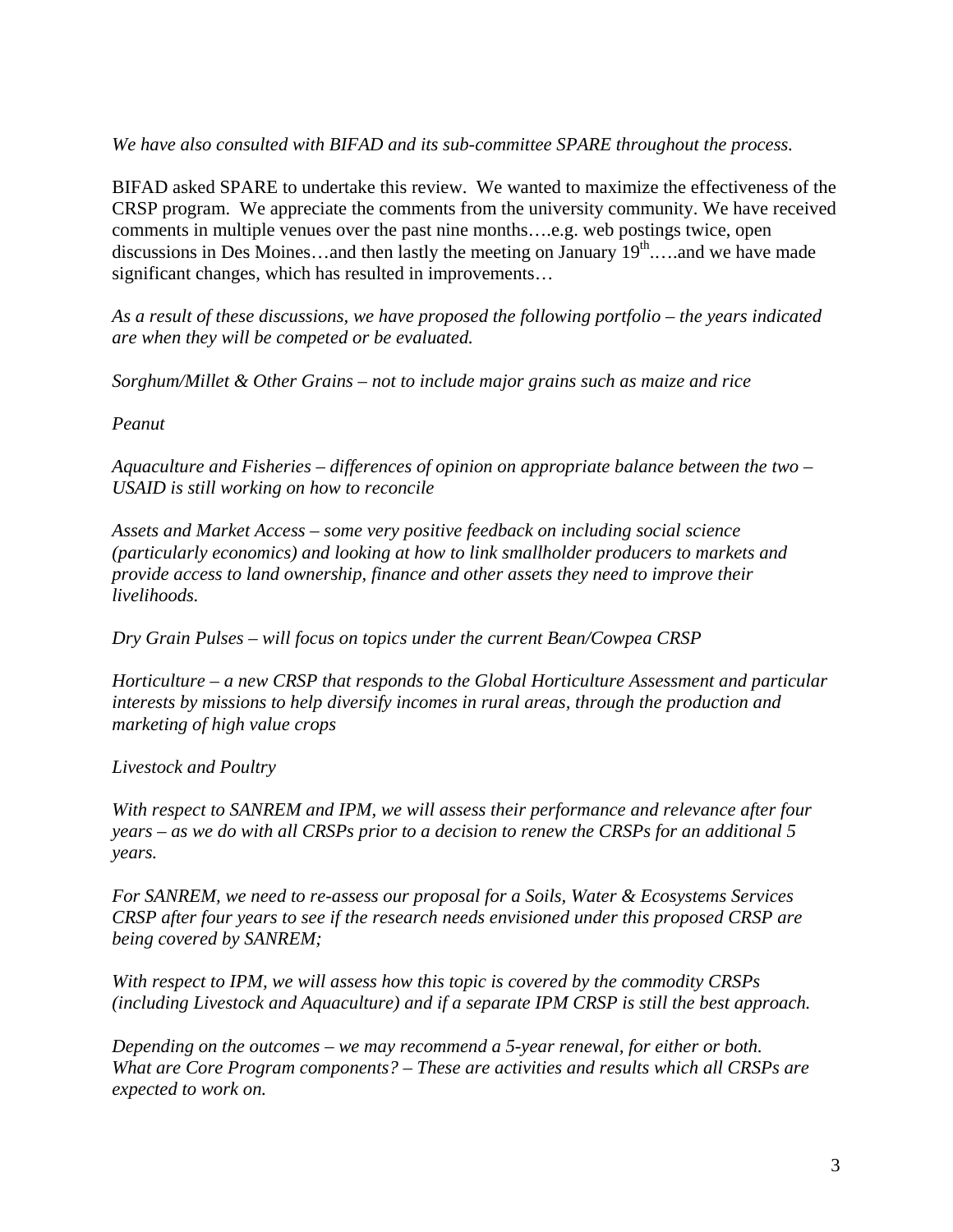*We are including them in the program because they will bring: Consistency with USAID's strategic direction; and a coherent approach across the portfolio emphasizing the strengths of the universities.* 

*Five recommended Core Components* 

*Systems Approach to ensure that targeted CRSP research does not occur in isolation from the social, political, market and environmental influences that affect the adoption of practices and technologies.* 

*We changed from "Ecosystem Health" to Social, Economic & Environmental Sustainability to make this component more comprehensive and consistent with USAID's Agriculture Strategy* 

*Capacity Building & Institutional Strengthening to enhance the skills and expertise among hostcountry scientists, faculty, and research institutions.* 

*Outreach, Dissemination & Adoption of research results: Insuring research results are delivered to a beneficiary community* 

*Intellectual Leadership – I would like to describe Intellectual Leadership in more detail in the next slide.* 

*We recognize that Intellectual Leadership as presented in the Web posting was seen as overwhelming and directive.* 

*But this was not the intent.* 

*The intent was to optimize some of the great efforts that we've seen in providing leadership across CRSPs and involving researchers from other organizations to address key problems.* 

*The intent was to capture and formalize some of the things that are already occurring . . . as a way of operationalizing the best practices already used by CRSPs* 

*Intellectual leadership is done differently in different CRSPs – but we wanted to frame a process* 

*The changes we have made to the proposal for intellectual leadership are in response to comments received.* 

*Intellectual Leadership is envisioned at three levels (refer to slide)* 

*There was general agreement on including Focal Areas in the CRPS program as a way to bring out development impact, and to operationalize our goal for Intellectual Leadership.* 

*We changed the name from "Focal Points" to Focal Areas given their relevance to USAID's strategic direction*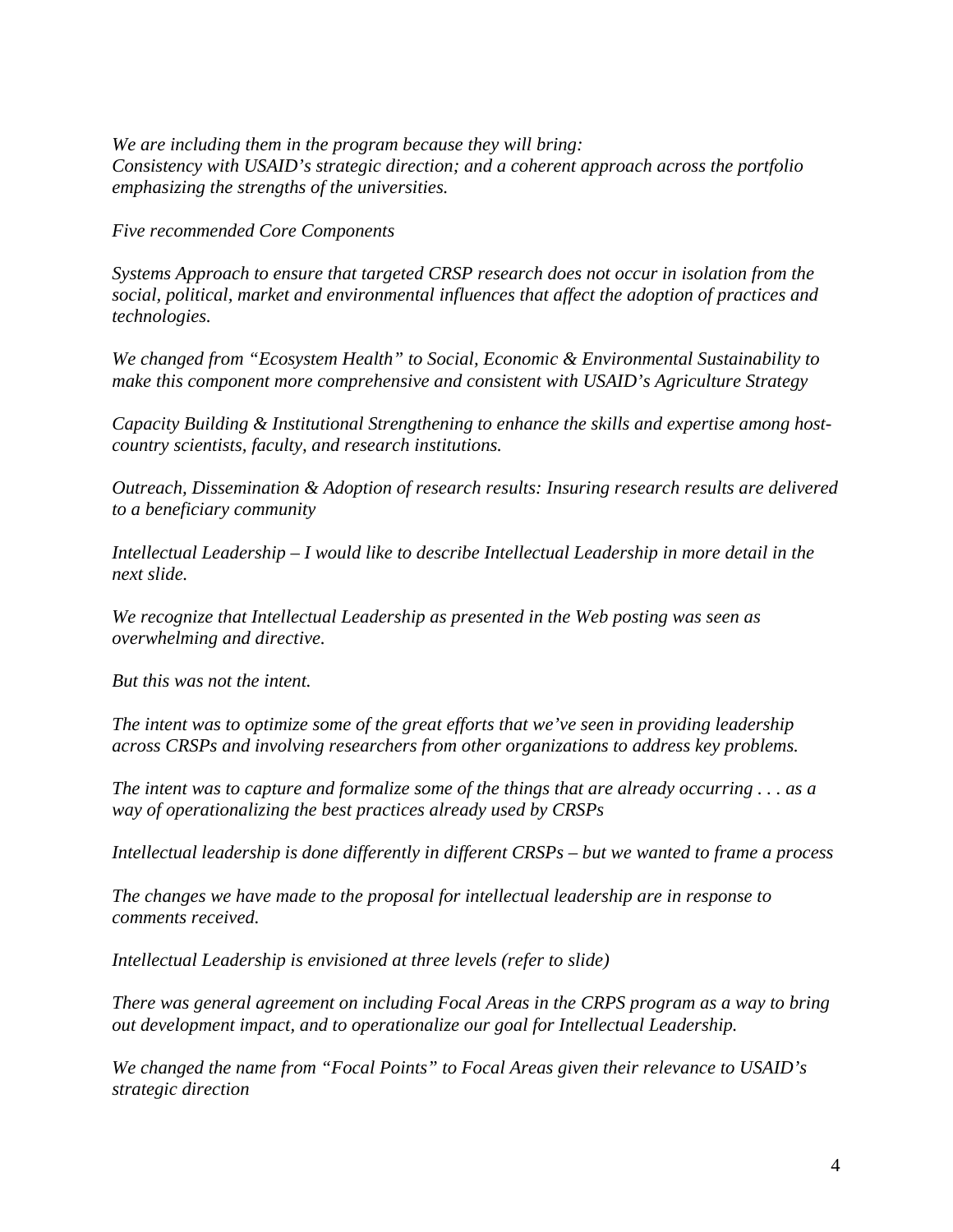*USAID has stepped back from a more directive process for linking CRSP research to development impact. Originally, we proposed that USAID will identify Focal Areas and assign a CRSP to take intellectual leadership, for that Focal area.* 

*We recognize that this needs to be an iterative process between the CRSP researchers, the MEs, and USAID, and that CRSPs are in the best position to identify focal areas for which they can take intellectual leadership.* 

*Here, listed are broad areas under which the CRSPs will identify and develop sub-themes where they can take leadership on key learnings from CRSP and other relevant research* 

*The long-term research will drive the identification of Focal Area sub-themes – Focal Area subthemes will be identified based on long-term research activities.* 

*The Focal Areas are defined broadly to be in sync with USAID strategic directions, but we will leave it to the CRSP MEs to identify the sub-themes where they can have development impact.* 

*Just to highlight again the main points of Focal Areas and the role of the "Intellectual Leader":* 

*The CRSPs will identify research and development outcomes based on the Focal Area subthemes.* 

*This is where BIFAD has called on the CRSPs (for each CRSP) to be responsible for 3-5 development outcomes – outcomes related to measurable scientific research, training and capacity building.* 

*During the bidding process, the MEs will indicate their vision of where the CRSP will go, and how to achieve development outcomes. There would be, at that time, a notional indication of development outcomes, which would be refined during the first year or two of implementation as the overall research program is better known, and the relationships between the ME and subawardees is built.* 

*The objective is to meet specific research and training goals where individual CRSPs can be evaluated.* 

*This would offer the best potential for growing the program.* 

*Next I would like to present our recommendations to SPARE on Competition and Management of the new portfolio.* 

*Four important questions to answer emerged from the discussion.* 

*1. The number of CRSPs to be competed in FY06.*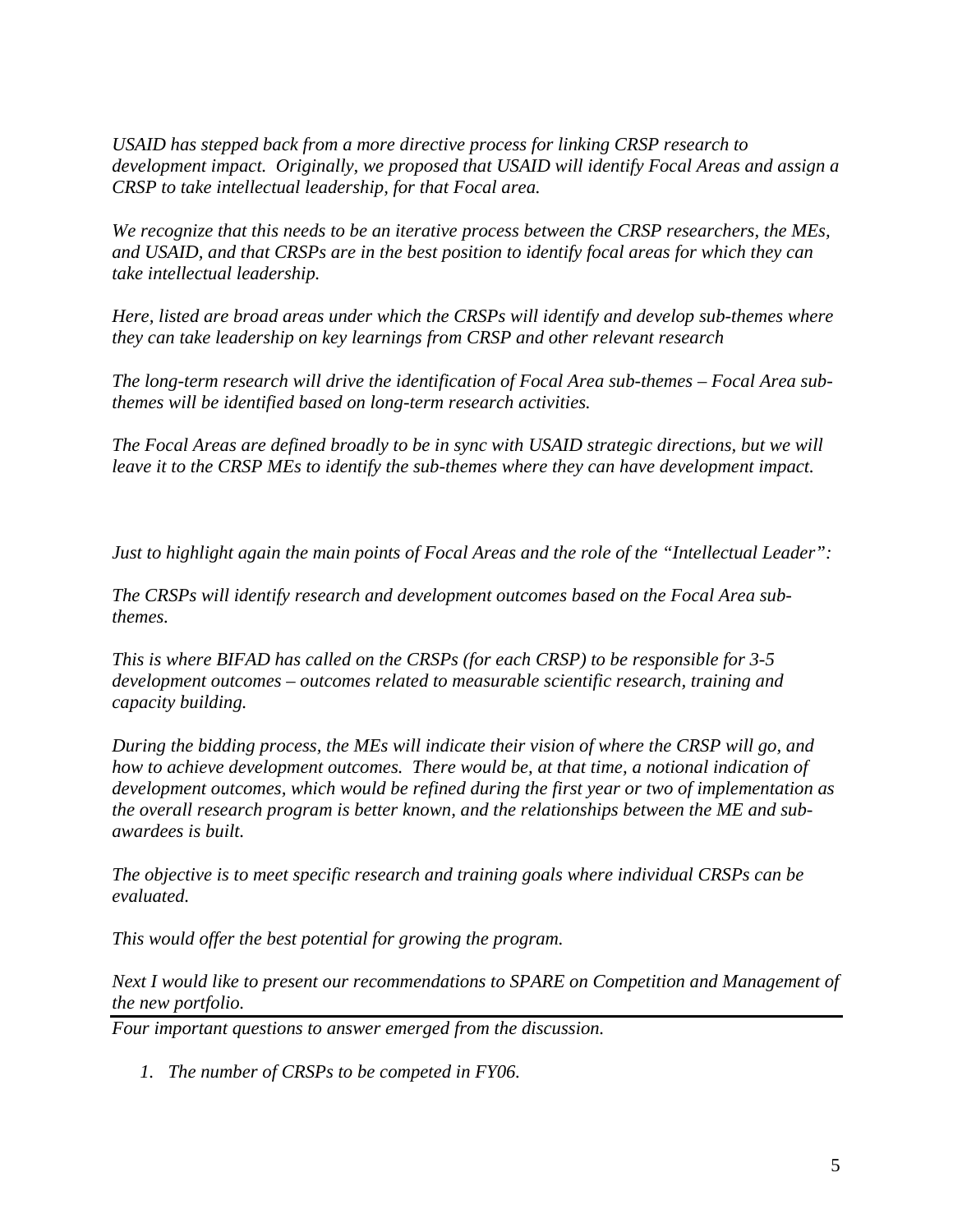- *2. Extension of currents CRSPs set to expire in 2006 so that critical research can continue and a smooth transition to a new ME if there is a change in MEs, is insured.*
- *3. The appropriate level of USAID substantial involvement in future agreements.*
- *4. The appropriate composition of the Technical Evaluation Committees that will evaluate the proposals.*

*. Given that four agreements end in FY06, we evaluated whether it was realistic to compete all four; and if not, what impact it would have on FY07 competitions.* 

*In the end, we felt that it was feasible and important to stay on schedule. Delaying competitions until FY07 would not resolve our workload issues because two additional MEs will come up for competition next year* 

*Extensions into 2007 would not provide sufficient time for significant additional research in the expiring CRSPs.* 

*Thus, our recommendation is to move forward with these four competitions in FY06.* 

*Competition will be open to all universities, including universities currently managing on-going CRSPs.* 

*As mentioned in the previous slide, four agreements will end in FY06 (Peanut, Sorghum/Millet, Aquaculture, and BASIS).* 

*We want to ensure an overlap and smooth transition in the event that MEs change hands.* 

*Both BIFAD and USAID are committed to avoiding gaps in critical CRSP research under expiring CRSPs.* 

*We also see a need for synthesis of learnings and research findings – whether or not the ME changes hands* 

*In the event that ME changes, there needs to be a smooth transfer of data and documents to ensure that we don't loose key information. Sufficient time most be provided for this transfer.* 

*Given different end dates and CRSP needs, extensions will need to be determined on a case by case basis.* 

*Therefore, USAID, through OAA, would issue letters to each ending CRSP requesting a proposal for the transition period identifying:* 

o *Critical research to be maintained*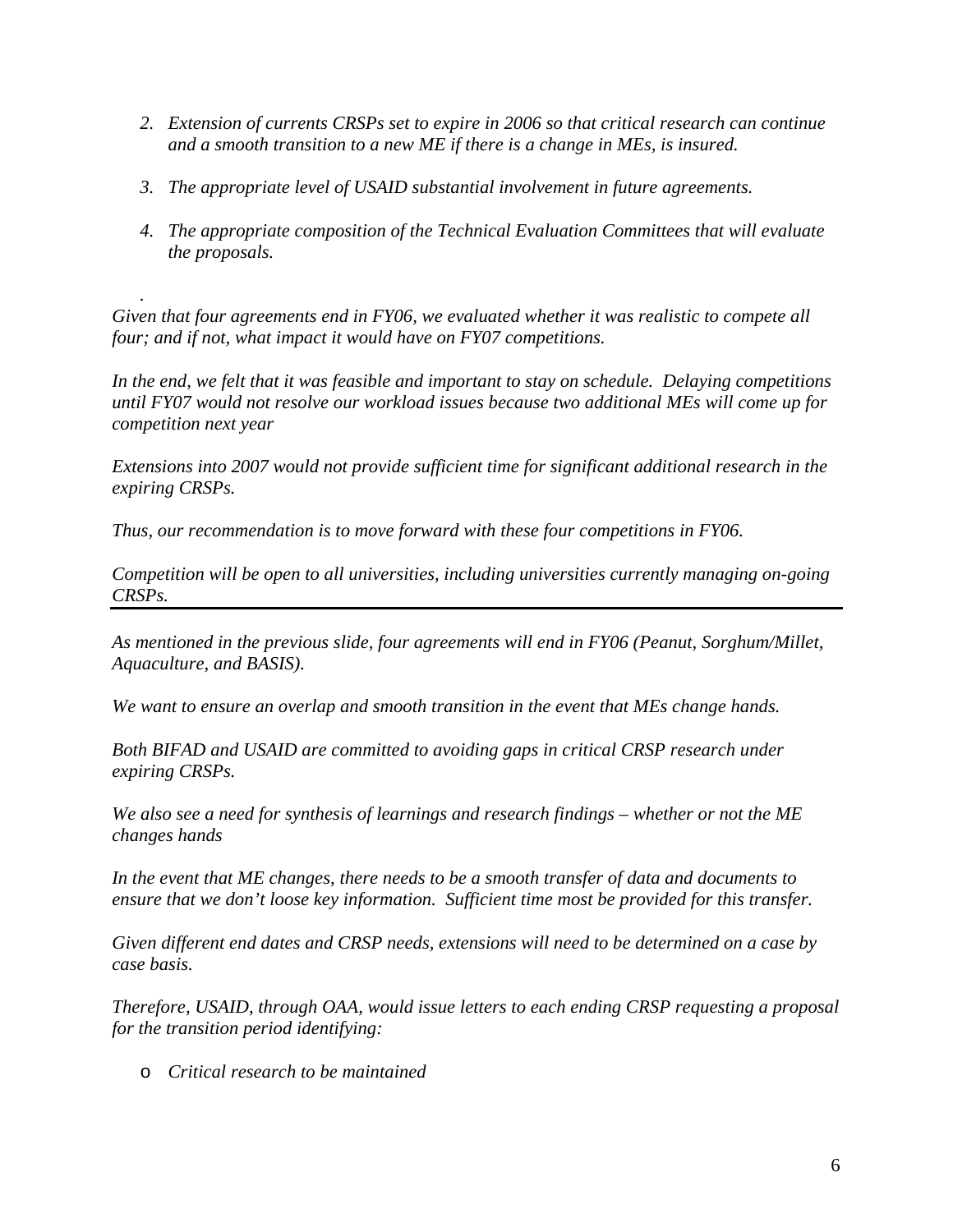- o *The process for synthesizing lessons learned from research*
- o *Tasks required to provide a smooth transfer of documents and data to a new ME*

*The MEs would need to determine this period and justify how long an extension is needed, but, this period should be no longer than six months from the date of the new agreement.* 

*A complicating factor that we need to consider is the funding available for extensions – how we allocate among ending CRSPs needing extensions, and the start-up of new CRSPs. We need to minimize the costs associated with the overlap of CRSPs as no additional funding is available to the overall CRSP program to cover the costs of extensions,* 

Recommendation is for open competition. All universities are eligible to compete. Want to ensure that there is overlap in the event that the ME changes hands. Need to avoid gaps and encourage synthesis. Needs to be a smooth transfer of data and documents. Extensions would need to be determined on a case by case basis.

*For Substantial Involvement, USAID looked at CTO past experience in existing grants and cooperative agreements.* 

*We felt that getting the substantial involvement right was a great opportunity to clarify roles and identify ways to maximize interactions between CTOs and MEs.* 

*This is not an attempt to control the CRSPs, but rather to clarify CTO roles and to improve communication and opportunities to learn what CRSPs are doing. In so doing, we hope that CTOs can be more engaged in promoting the CRSP program and discussing objectives and results within USAID.* 

*One objective is to involve CTO assistance in linking with mission staff, and to keep the ME up to date on Agency direction that may assist the ME in defining and furthering its goals.* 

*CTO involvement will help CRSPs to understand the areas of importance, to facilitate contact, and better enable universities to participate in USAID programming directions and partnering on outreach to missions and the Agency in general.* 

*The limited involvement of USAID is, in part, meant to leave the decisions of what constitutes the best research to the scientific community. Our intention is for CRSP MEs to exercise technical leadership in their respective subject areas.* 

*In most recent competitions, we intended to have external experts on the review panel, but due to timing and other factors, this did not happen.* 

*Logistics of coordinating timing and availability of external reviewers complicate their inclusion.* 

*Significant time commitment (2 weeks in the initial reviews, but an additional week if clarifications or best and finals are needed)*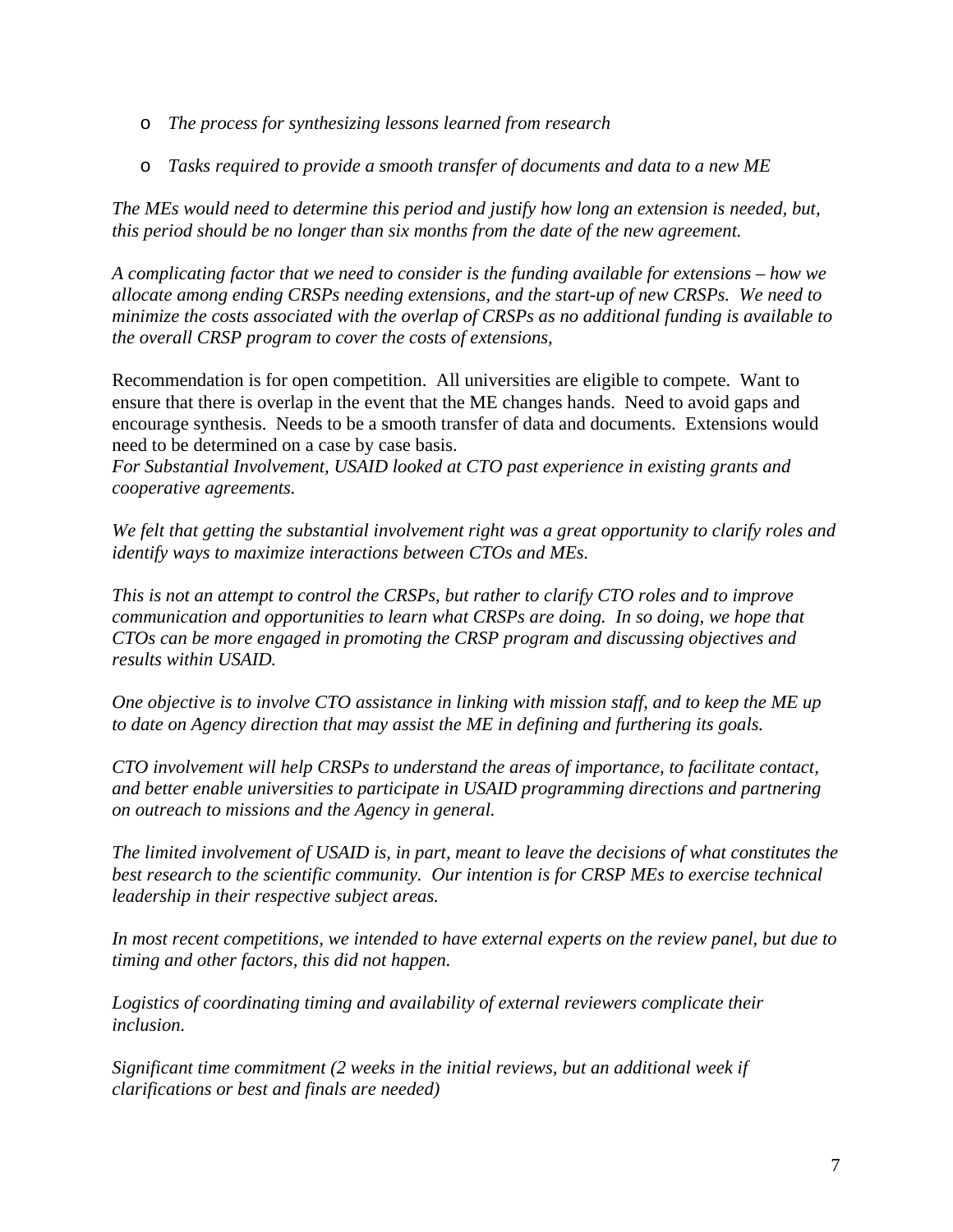*Need for flexibility as schedules can shift.* 

*Need to avoid conflict of interest.* 

We intend to have a committee of at least four members to score proposals. The external technical expert could come from university community, or from other donors. We would like this model to apply to the CRSP evaluation, as well…not just USAID review of proposal. There are logistical factors to consider…timing, availability of a well qualified individual.

## **Sandra Russo-SPARE Recommendations**

*Sandra is a SPARE member and stood in for Winfrey Clarke, the SPARE Chair, who had another engagement.* 

The following is the key text of the slides presented in the PowerPoint by SPARE member Sandra Russo to BIFAD on February 2, 2006.

SPARE Recommendations on the New CRSP Portfolio, Competition and Management

The SPARE open meeting was held January 19, 2006. Approximately twenty were in attendance from U.S. University community, USAID and the private sector. USAID gave their recommendations. There was discussion of USAID recommendations. A closed session followed to discuss these recommendations and comments received during the open session and to finalize the recommendations to BIFAD.

To repeat what John presented, this is the schedule for competition, and 5-year evaluation:

- Sorghum Millet and Other Grains: Compete 2006
- Peanut: Compete 2006
- Assets and Market Access: Compete 2006
- Dry Grain Pulses: Compete 2007
- Horticulture: Compete 2007
- Livestock and Poultry: Compete 2008
- SANREM: Evaluate: 2008 [soil, water & ecosystems]
- IPM: Evaluate: 2008 [Sorghum, Millet, Peanut, Dry Grain Pulses, Horticulture]

These issues were raised:

What is going to happen to SANREM and the IPM CRSPs at the end of their five year agreement?

Does Bean/Cowpea need to be rebid since it is only in its first five year period of a new grant agreement and significant changes have been made to the program and the ME?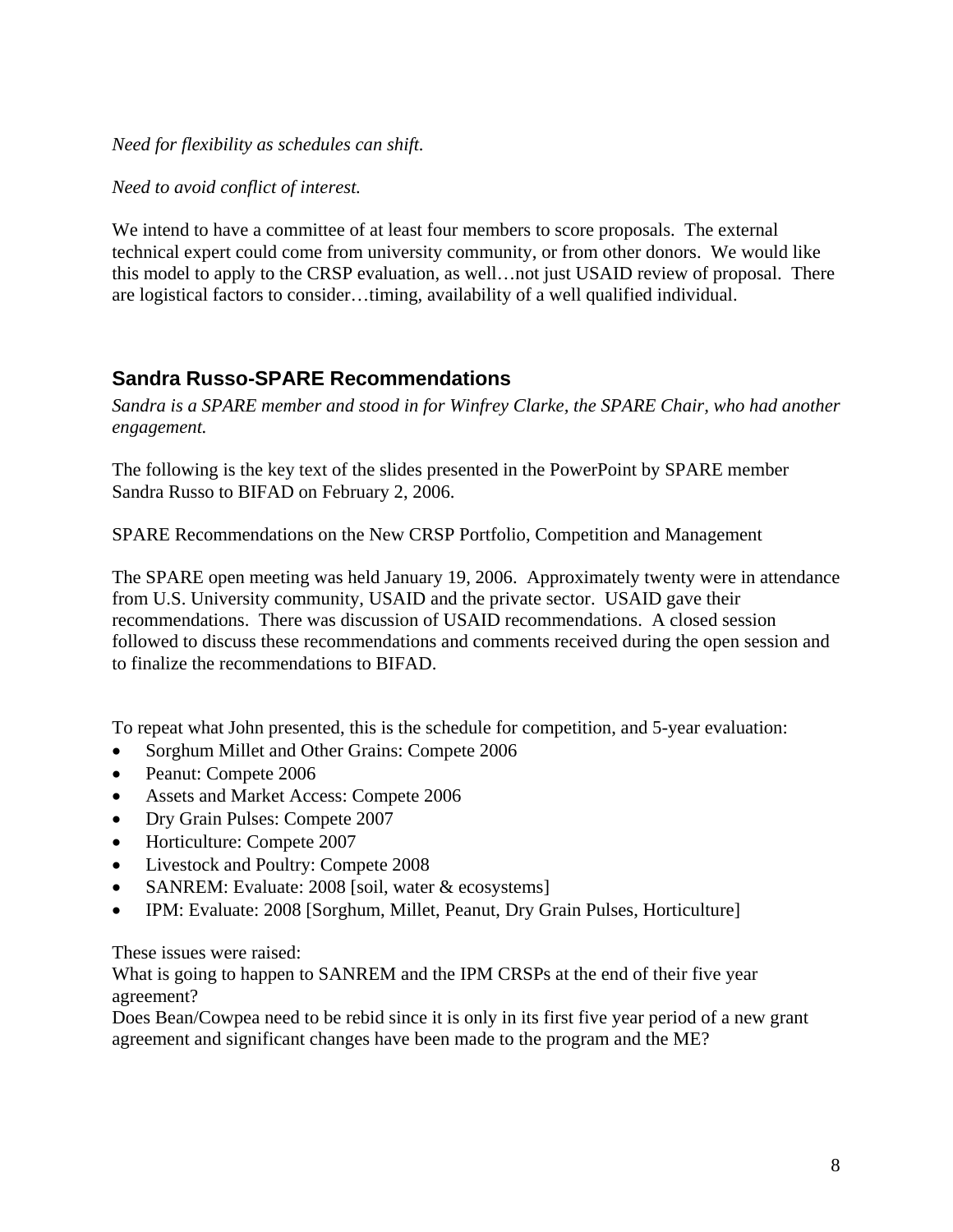#### **From the issues raised, SPARE recommends:**

- The SANREM and IPM CRSPs be evaluated during their fourth year like all other CRSPs. Evaluation under SPARE oversight according to approved CRSP Guidelines.
- Bean/cowpea CRSP compete. Agency policy.
- All CRSPs will be evaluated in this manner, i.e., in the  $3^{rd} 4^{th}$  year, prior to a decision to renew for an additional 5 years.
- OAA is requiring that the Bean/Cowpea CRSP be competed as more than 10 years have passed without any competition.

#### **Core Program Components:**

#### **SPARE supports the recommendation that each CRSP research program include:**

- A systems approach
- Social, economic and environmental sustainability
- Capacity building and institutional strengthening
- Outreach, dissemination and adoption
- Intellectual leadership

#### **SPARE supports the proposal for focal areas on:**

- Improving nutrition and health
- Maximizing water and soil quality and productivity
- Broading market access
- Mitigation post harvest constraints
- Enhancing productivity and livelihoods in marginal areas
- Advancing integrated pest management practices
- Increasing incomes
- Improving food quality, processing, and food safety

#### **AID will assume responsibility to get these 4 CRSPs competed in this fiscal year:**

- 1. Peanut
- 2. Sorghum, Millet & Other Grains
- 3. Aquaculture and Fisheries
- 4. Assets and Market Access

There should be limited extension to CRSPs ending in 2006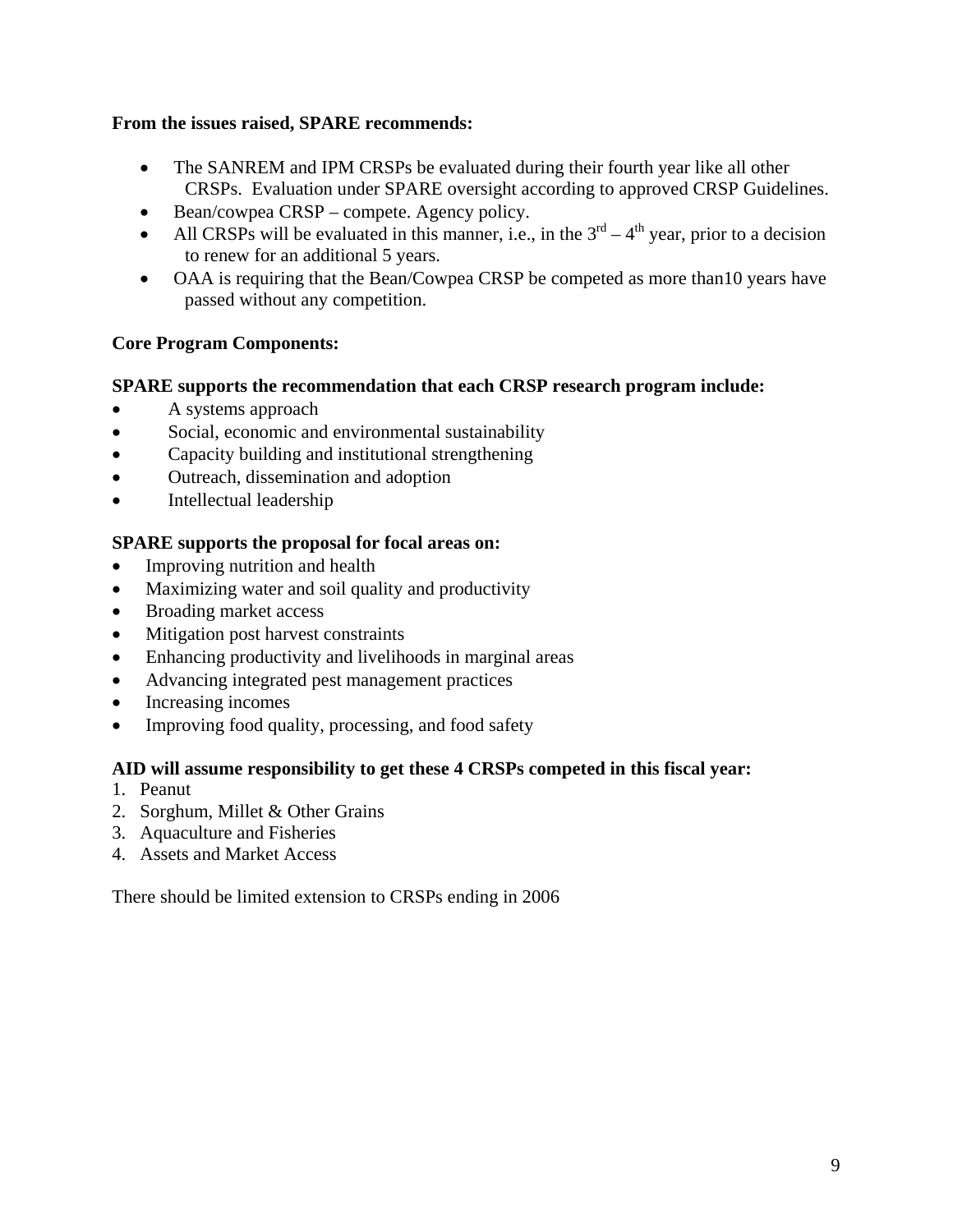#### **USAID to request that current MEs provide a proposal for the transition period identifying:**

- Critical research to be maintained
- Process for synthesizing lessons learned from research
- Tasks required to provide smooth transfer of documents and data to new ME
- Extensions to overlap up to six months following the award of the new CRSP ME.

SPARE Concurs in the plan for limited extensions. SPARE notes that the close out dates of three CRSPs (Aquaculture, Sorghum/Millet, and Peanuts) is earlier than the anticipated award dates for the new CRSPs. The larger the limited extension award, the less money available to launch the new ME and its research program.

SPARE supports the proposed process with one addition: the Agency include "training" as a critical component along with research.

SPARE notes that any funds obligated to the limited extension will be taken from the new CRSP budget for FY 2006.

Realities of AID resources demand this approach. Note SPARE recommends that training be included as a core component of all CRSPs.

#### **SPARE Recommends:**

- 1. Proposal on limited substantial involvement with one addition annual in bullet one
- 2. Approval of annual implementation plans
- 3. Approval of key personnel (CRSP Director)
- 4. Agency and ME joint participation:
	- Collaborative involvement in selection of advisory committee members and USAID participation as members of committees
	- USAID participation with voice and vote, but no veto in selection of sub-award recipients
	- Concurrence on the monitoring and evaluation plan

#### **SPARE Concurs in the plan for limited extensions**

#### **SPARE Recommends:**

- Proposal on Technical Evaluation Committee (for RFA review)
- USAID will strive to have committees of four or more members
- At least one of the members will be an external technical expert
- USAID will look to the U.S. University community, other U.S. agencies, the private sector, and donor organizations for relevant external experts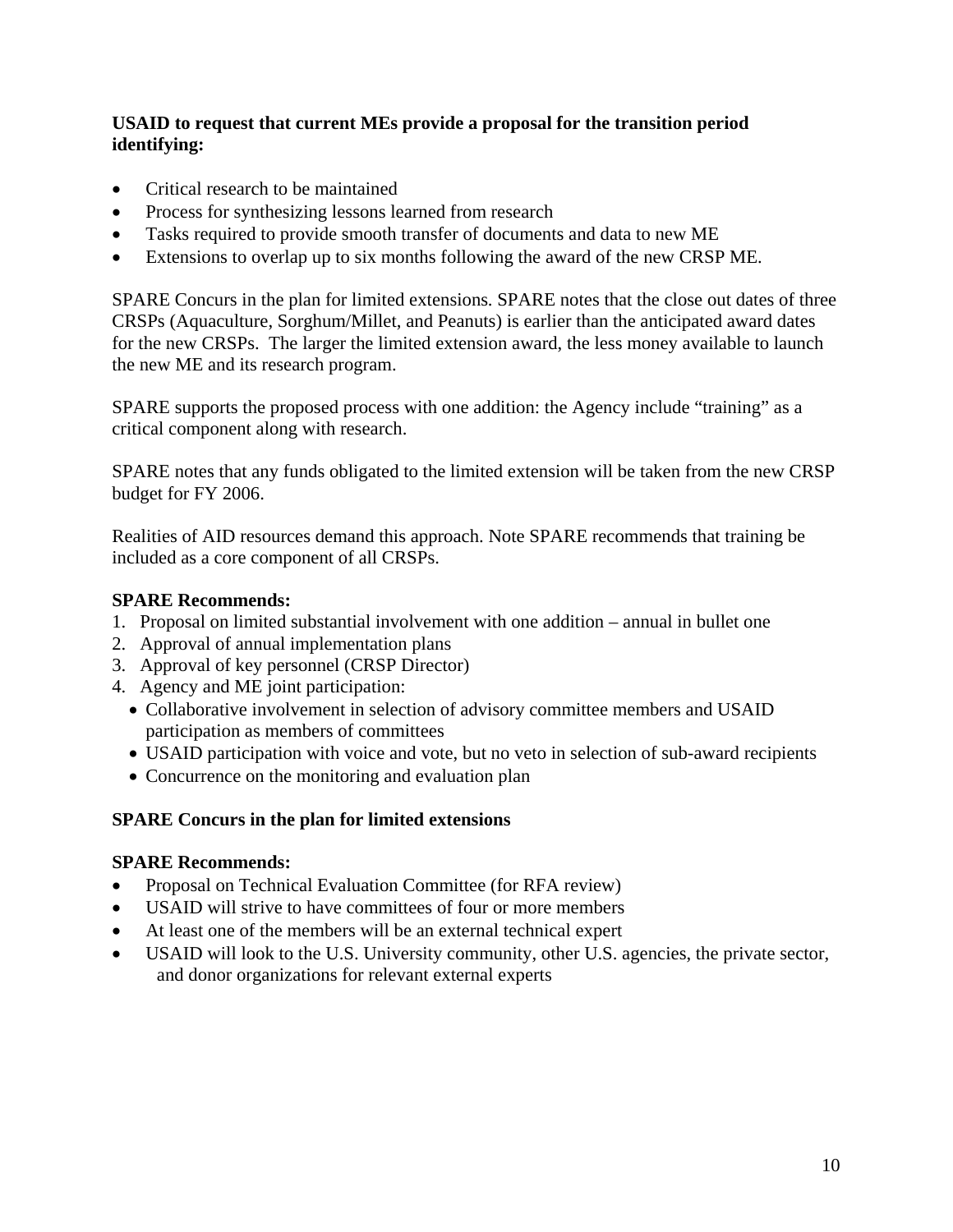#### **Additional Recommendations:**

#### **CRSP Guidelines:**

- BIFAD approved draft to be cross referenced (done)
- Agency and U.S. university community represented by the CRSP Council needs to update and revalidate Guidelines for alignment with current policy (White Paper) and lessons learned from SANREM and IPM RFA and CRSP portfolio review (ongoing)
- SPARE and BIFAD need to review (next month, by conference call)
- Agency needs to approve Guideline (next month)

SPARE wants to put a definite timeline on the approval of the Guidelines by the Administrator as soon as possible.

#### **SPARE also Recommends:**

CRSP Guidelines update to include:

- 1. To ensure a living document, constantly under review, future amendments to the Guidelines:
	- May be proposed by either the Agency of the U.S. University community
	- Will be reviewed by SPARE with recommendation to BIFAD for approval
- 2. Title XII Legislation
	- BIFAD will commission a paper
	- BIFAD hold a special meeting on Title XII implementation issues.

Many comments have come in from CRSPs on this topic. We recommend to BIFAD that it commission a paper by an objective outsider who can look at the legislation and tell us what actually is in the legislation.

## *Open discussion period*

Regarding SPARE meetings, closed meetings should be used sparingly.

New MEs will enter into the review process around the  $4<sup>th</sup>$  year. There is some assumption that a new ME will have another 5 years, and then the expectation that a full bid process will occur after 10 years, with no presumption against the current ME winning the ME again. To reiterate, there is some assumption that the ME will continue after the first 5 years pending a satisfactory review and concurrence by USAID that the subject matter of the CRSP is of continuing importance to the Agency, but no assumption for continuation after 10 years.

For SANREM, they may take on new role (Soil, Water and Ecosystem Services) in fourth year of the new CRSP, and can continue to do their work under the new CRSP rubric.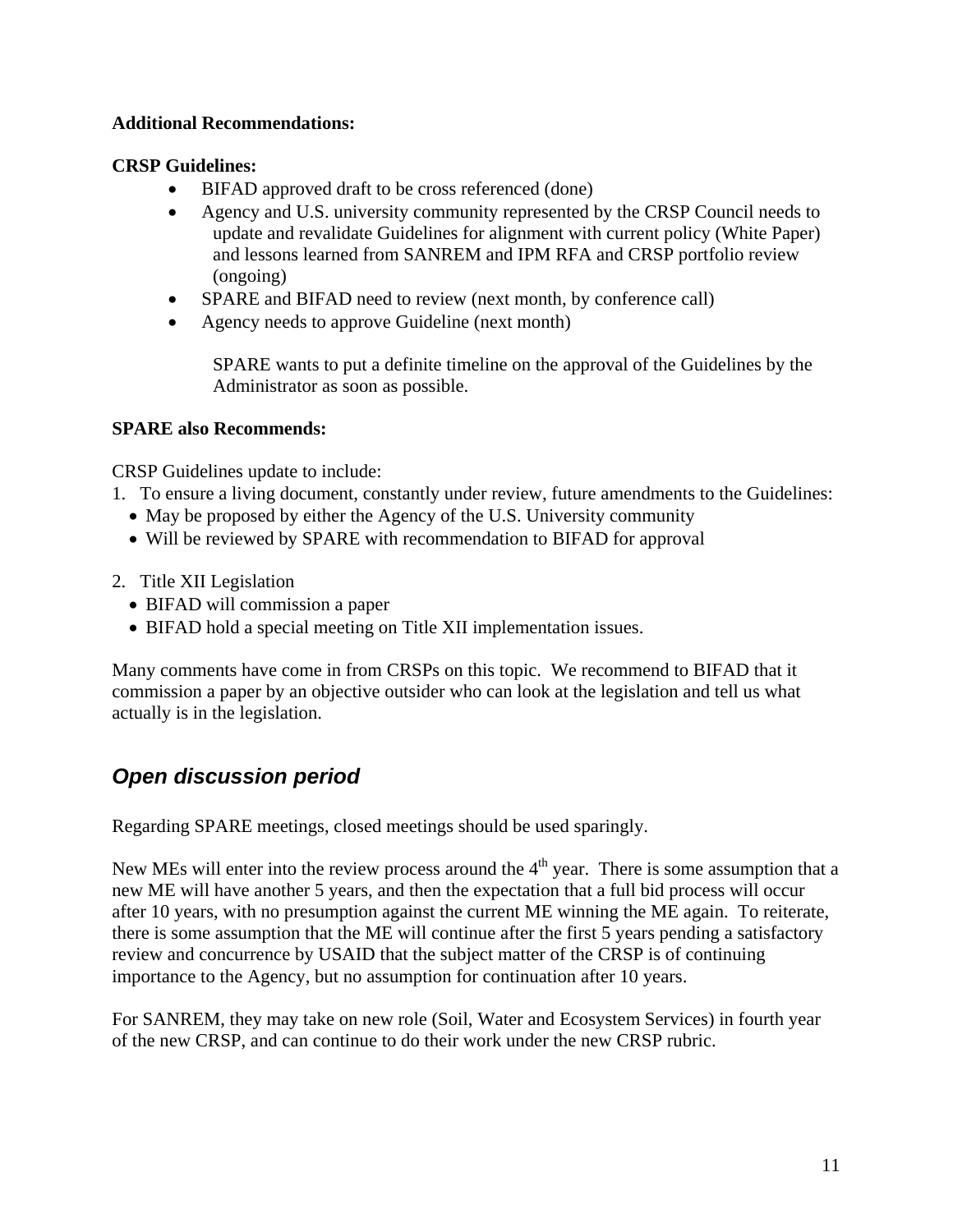For IPM—in the fourth year there would be a review of more general questions of integrating pest management to cut across other commodities. Want to be sure that this is clear with parties involved.

Most of us will not have our positions in 4 years, and John Thomas and colleagues are doing a good job in trying to get all this worked out. Need to memorialize the good faith of the group in writing.

On the 4 new MEs that are to be competed this year….I have been uneasy with the idea of AID trying to do all of this in one year. It is too heavy a load, but this is a judgment by Agency management that they can do four RFAs in one year. Next year we have two more. Thus a delay this year puts off the problem until next year, and is not a solution. AID wants to do it this way. When the RFA is put together for each competition, it is important that there be a draft RFA that is broadly circulated in the community and that it be a real draft. This should be an opportunity for real input and real engagement of university and other communities, which is consistent with Title XII.

Regarding the engagement of AID with CRSP operation….there has been extensive discussion with John Thomas and with several of the CRSPs directors about what role AID would have with subcontracting decisions. AID would have a voice but no veto, and cannot control who would be selected as sub-award partners. It is important that AID not become intrusive into the operations of CRSPs. That is not the intention of John Thomas and his colleagues. Ultimately the CRSPs need to be managed by the ME and USAID needs to avoid micromanaging the CRSPs.

Major reform effort brings everyone closer together and makes this a functional system. Outcomes need to be expected within those five years. CRSPs are essentially applied research…not basic research…not intellectual exercise…but applied research…if you think about it that way…applied research dollars, it should provide for very specific outcomes. One part is training/building institutional capacity. You don't want to hold the ME bidder to exact outcome, but after it is awarded a CA and they begin to work out subcontract…they would have to identify a very small number of specific outcomes. Not that much different than a lab in a major company. There should be some process to modify and adjust, and there needs to be an agreement on some process that results in specific outcomes. And that agreement will have an impact on what happens when the ME is rebid.

The question for which there is no agreement is how does AID handle this process? It takes special skills of a highly technical nature ….we don't have agreement on how to do this? We do agree on the principle but not how to do it. One option is to add a chief agricultural scientist, who is more than just an advisor to EGAT (as BIFAD has proposed). Another option is to have an impartial panel with technical capacity to judge if outcomes have been met.

#### Two last comments:

1. To jump back onto the bid process…the strength of an external technical person or the bid review team will be an important part of the process. That person needs to be fully engaged.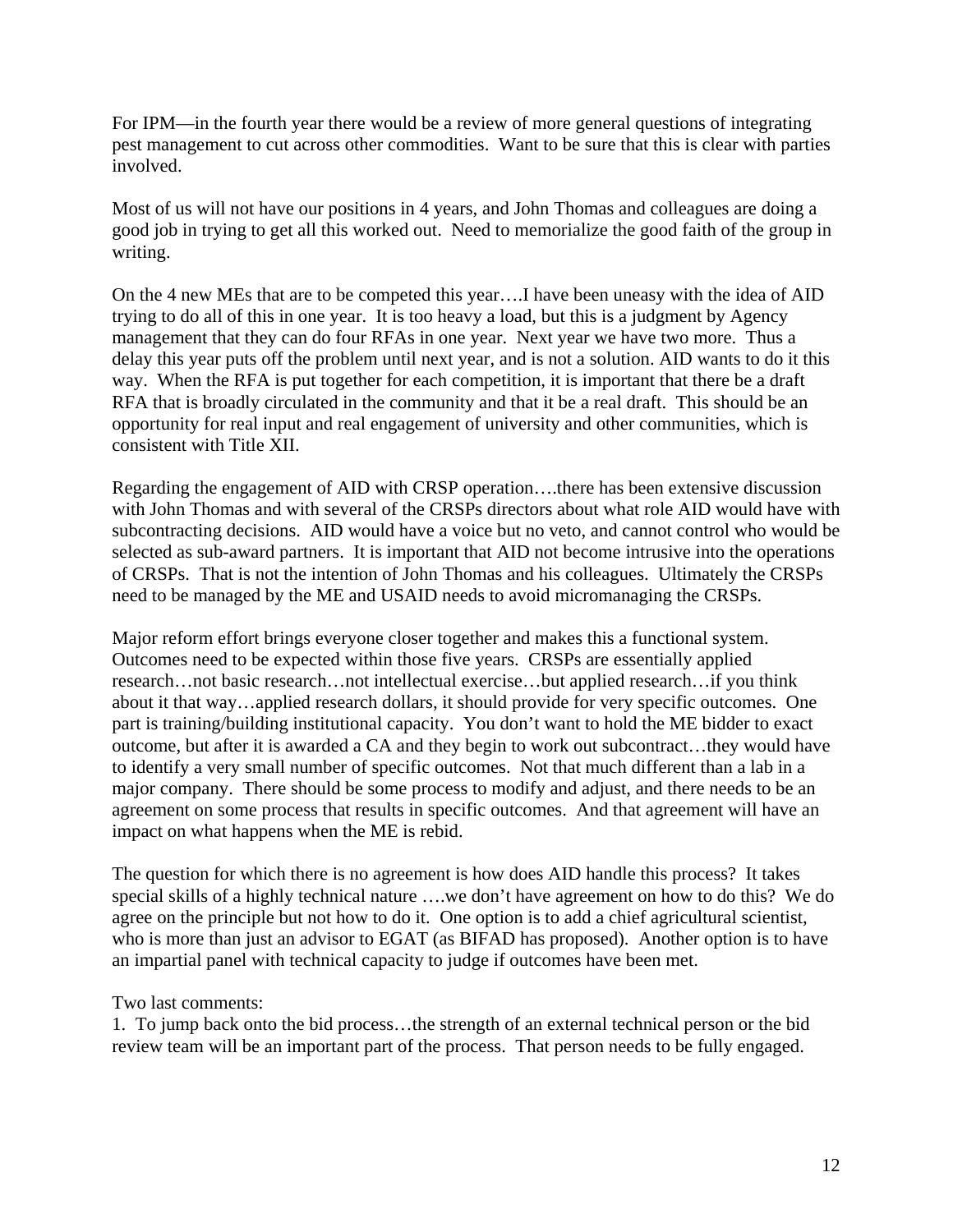2. Question of Title XII review. I was on first BIFAD board in 1977…where we grappled with Title XII legislation…I believe that it is important for BIFAD and SPARE to commission a truly disinterested party to go back to the statute, talk with people and produce a paper we can discuss in a BIFAD meeting.

I believe there is heat with regards to this issue that could be dissipated with a review of what the statute says.

*John Yohe*-limit of substantial involvement…I would like clarification on the role of the advisory committee. Is the advisory committee different than that of an external evaluation committee?

*John Thomas*—AID has always been involved….I don't see any difference. The reference to an Advisory Committee is the "External Evaluation Panel." USAID CTO has a voice and a vote on the CRSP board.

*Lena Heron-USAID/EGAT and CTO BASIS CRSP* ---that sentence was open and vague because the CRSPs are managed differently and use the advisory bodies differently…the idea is not that CTOs would be controlling, but would participate. Generally CRSPs try to get CTOs involved…and it has varied how they have participated…some actually go and attend when the external evaluation committee makes field visits.

*Peter McPherson*—when we discussed CRSP guidelines…we did not want CRSP structure to dictate some sort of uniform way of doing this (governance and oversight). We don't want to regiment this.

*Tag Demment*-*Global Livestock CRSP*---we had a long discussion about what substantial involvement is and we agreed on the role of USAID in the appointment of a director and on advisory panel. We did not agree on yearly work plans. All our operations revolved around those workplans….do you want to give veto power to one person? In general most CTOs work well in concert with the CRSP program director...but this proposal does give them a tremendous amount of power over the annual workplans. Another point is on the ME competition…we agreed that we wanted to separate the ME competition from the programmatic development. We wanted a vision, but not a set of specific operations…we want to compete the Management aspect but not the management and programmatic elements. I am troubled with the "systems approach." Some problems need a systems approach…if you are trying to solve a problem, you look at what it needs to get solved...which approach you should use. At a broader organizational level, it might be okay, but at a smaller level it might be inappropriate to go with a systems approach. One individual will not have the technical ability to review an RFA with a systems approach. You need to have more than 4 on the panel. I don't know the size of an NSF panel, but maybe 10 or more…you need to get more. Lastly, with regards to the Livestock and Poultry CRSP…we have spent a huge effort in name recognition of the Global Livestock CRSP….we have name recognition and I question adding the poultry….let's not just change it…the name is very important. Please consider not changing it, just because of Avian Flu.

*John Thomas*—with regards to a systems approach…I want to make sure that we have a mutual understanding…The idea is to make sure that the research coming out of a CRSP program can be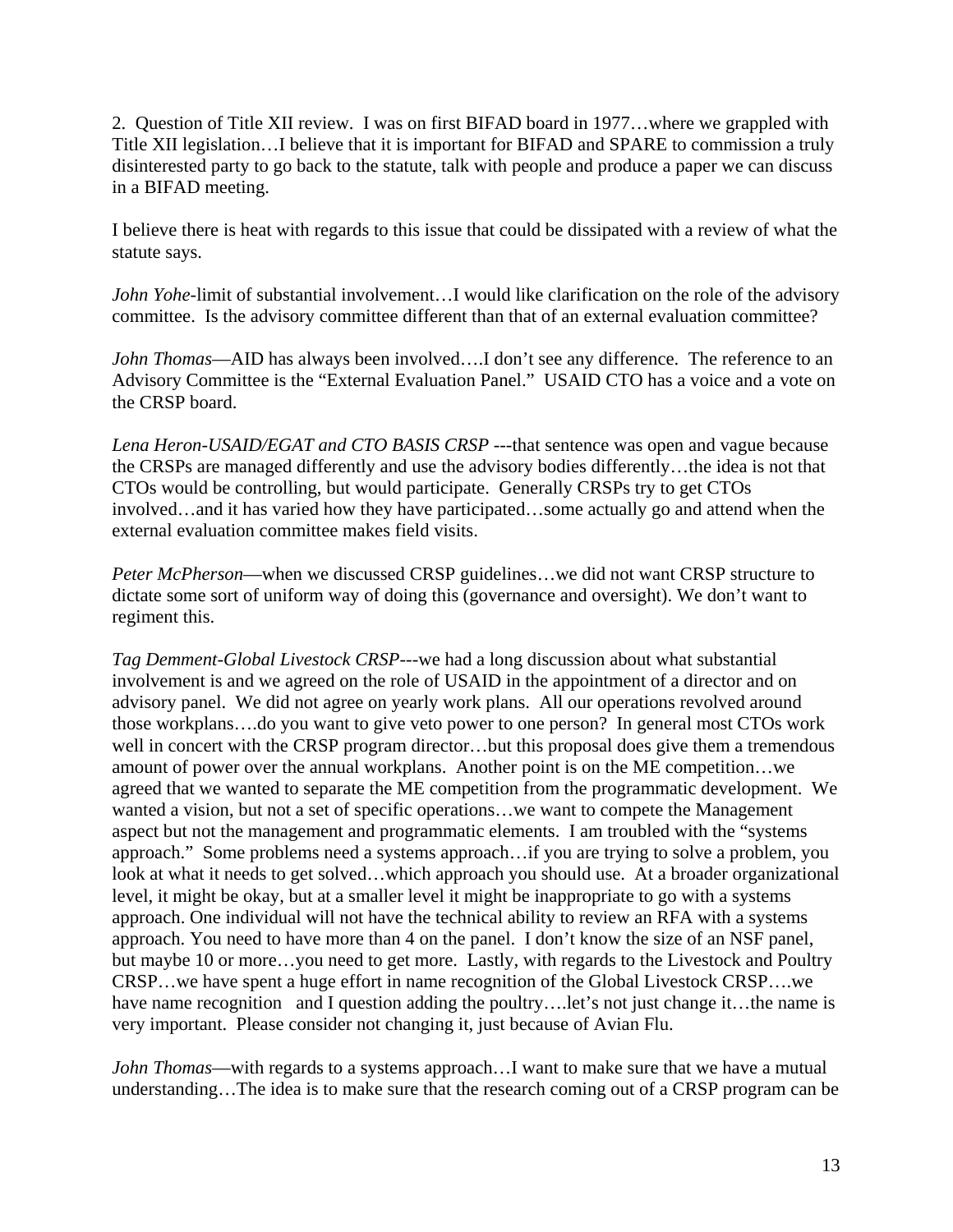adopted and used. A systems approach will show how the research is couched, in broader environmental, social, and economic terms.

*Tag Demment* –*Asking Peter McPherson*—your program with Harvest Plus….how much money are you investing…in studying eating habits? It is a case by case basis. We don't put resources into studying cultural context. You have to make a case by case judgment. …but saying that you have to do it….is the problem. Science is not solved by a systems approach. You want us to be a mile wide and an inch deep.

*Peter McPherson*—it is a fair point. Things get developed before you figure out how to get people to eat them. The real question is how much of a requirement will be considering the cultural context.

*Tag Demment*---I have less problems with the stipulation that it needs to be cultural and economically sustainable…then we have a biotech product that will be accepted…..you know that it will be accepted.

*Peter McPherson-*-The point is that the systems idea cannot overwhelm if we are going to make an investment on the technology…but we can't be oblivious to the systems issue.

*John Thomas*—there needs to be a measurable impact on research...when the CRSPs identify what their outcomes will be, the systems perspective needs to be considered

*Tag Demment*—why don't we have it in there that we have to solve problems. Rather, what we do should be based on the need to solve development-related problems. To a scientist…the systems approach is a method, not a goal.

*Peter McPherson*—the point is well taken…..my view is that CRSP need to be held accountable for solving problems, less than half a dozen key issues over a five year period….You can't lose that focus with whole range of economic and social issues.

*John Thomas*—on other points …Regarding competing the ME only…that we should look at the management aspects only….the ME has a responsibility to create a vision for research and has to line up the expertise to address these problems.

*Tag Demment*---There should be ME competition about management and vision and who comes is a question of the open competition

*John Thomas*—we don't identify the research at this stage.

*Tag Demment-*-the last RFP did do this.

*Peter McPherson*---it is so easy to slip back into the idea that the bid process is technical....we agree that it is management capability and vision. This needs to be very clear and might need some wordsmithing in the RFA. This is a key point that we to this right. It will open up the competition.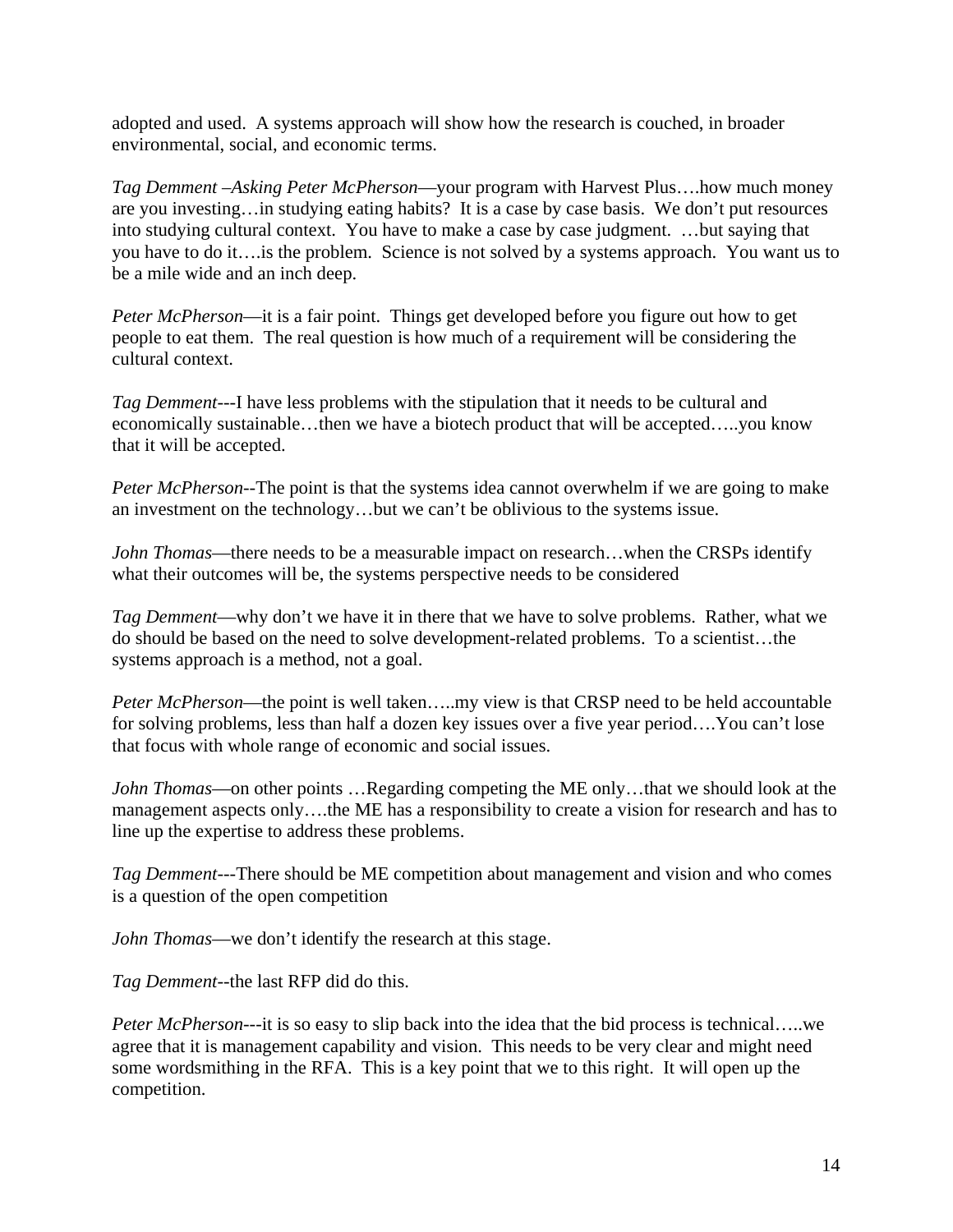*Chris Kosnik*—From the NRM (natural resources management) office…I am the CTO of the SANREM CRSP. In the SANREM CRSP…we put out to the public a draft of the RFA for comment. It adds a month to the process. There is a process. Open to all universities.

*Peter McPherson*—it is out there and you listen to feedback.

*John Thomas-*Regarding approval of workplans---it is a two way benefit---there is an opportunity for the MEs to make sure that the workplan is congruent with aid priorities, and for the CRSP CTO to understand what is going in the ME. The review process satisfies mutual objectives.

*Tag Demment-*-You are giving power to one individual…most of the time it is not difficult…but it could be. Also, it is not in spirit of partnership. Once you agree on a five year plan, yearly you execute what you already agreed on. We have agreed upon workplans and budgets and objectives, and every year we see if what was promised was delivered. There is a misperception of how much monitoring is going on. If a sub-award has not progressed, they need to explain why they have not progressed. There is a process, and it is not fair to describe it as a process that doesn't happen. What could improve is the communication between offices to where the CRSPs report and the CRSP director.

*Lena Heron*— BASIS CTO—you are underscoring why we need to have the review…we have already talked about the Cooperative Agreement and how it is managed. And with regards to further refining the development impacts...we need to be involved to see if the agreement is progressing. I have never heard of real abuse of an implementation plan. The CTO doesn't typically abuse this….there is a need to refine the development impacts…we need to have continual involvement. Some CRSPs may not already have the processes in place, so we need to formalize the review process. We need to know that these mechanisms are in place. It is oversight. The CTOs and Agency are not looking for power…but rather a checkpoint to know that those processes are in place.

*Peter McPherson*-part of the job is to identify who is going to do what. It is easier for CRSP director on science issues to have the scientist on the other side of the fence.

*John Thomas*—we need to talk more about the science advisor.

*Peter McPherson--*-the annual review is there because periodically there will be adjustments and projects can't be locked into forever.

*Ray Miller*— I have been involved over the years with all the CRSPs. You are missing some points. There is a difference between the time and effort that CTOs spend with their CRSPs. Another problem…no funds for CTOs to be involved as they and the CRSP would like them to be. The other thing is that we have heard many times of over-administering…to give them final veto power is upsetting the processes that the CRSPs have put into place. It is wrong to have one person have the veto power. Need to work hard at having uniformity in CTOs…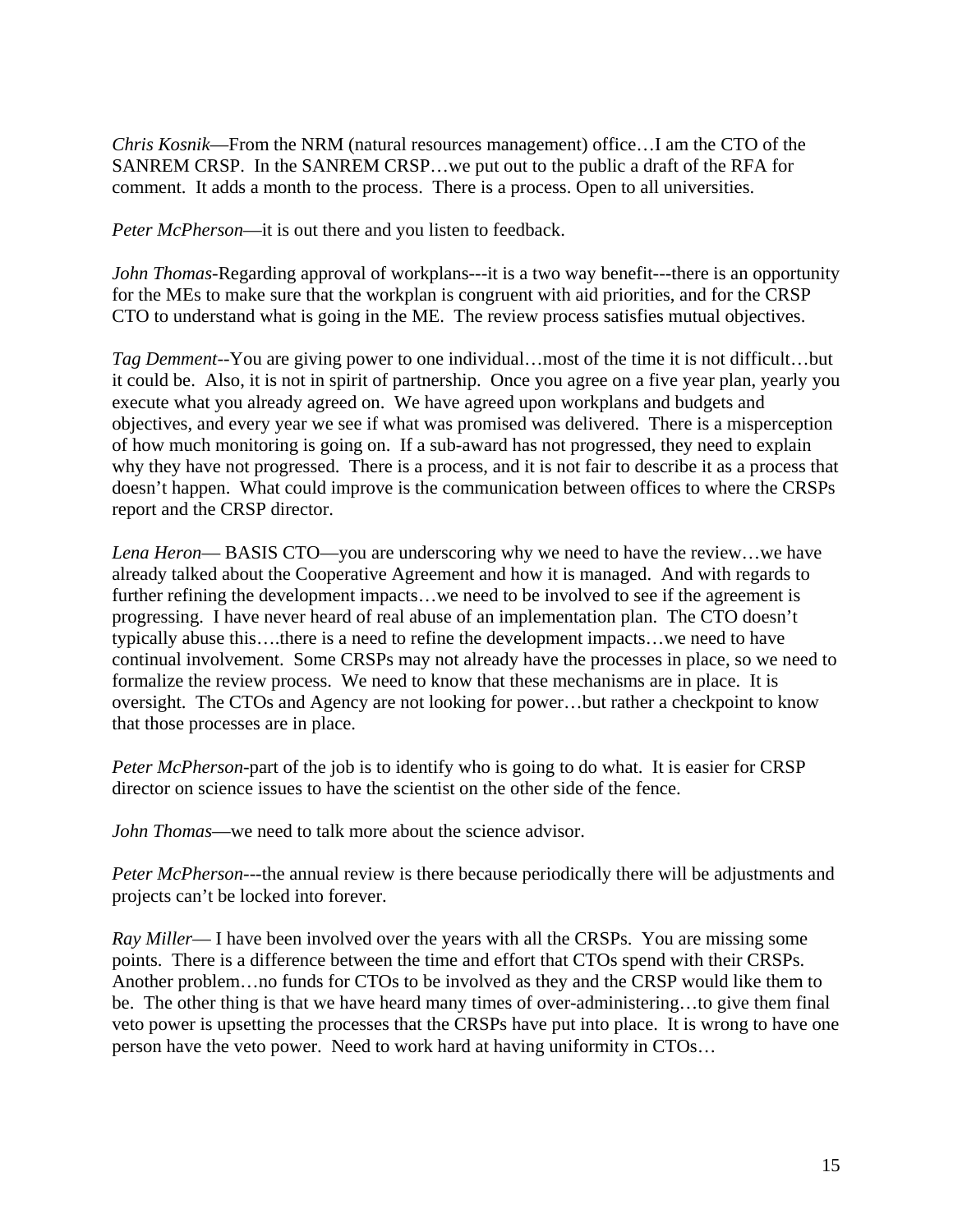*Tim Williams*—*Peanut CRSP*---this has been debated during development of guidelines. From my perspective outside I think we need to remember that this is a partnership, and tied to those CRSPs is a lot of state money. AID is overstepping the boundary…why do we need this extra thing? I am disappointed…because what I see indicates that the people who are making changes and being asked to consider changes have got a small appreciation of what is happening. Much of this is already happening…and we are going through change for the sake of going through change. Very little of what is proposed is new. I believe that the Peanut CRSP….focuses on 4 things….we regularly deliver on those things. I am gratified by our results. But then we got told that we need to change…but we are already doing this, which indicates to me that people aren't reading our reports.

*Peter McPherson*….I know that you are delivering…but it is fair to say that this doesn't apply across the CRSP system. Are you more comfortable….having 5 or less key research things that get done in a five year period…they would be agreed upon in the bid process. It is reasonable that AID would agree to those 4 or5 things.

*Tim Williams-*-Historically that mechanism is already in place…The ME went through a planning process, and then called for bids, and put together a process for a new 5 year plan. Then it went to SPARE and BIFAD usually says "yes"…times that SPARE sent programs back and said go and redesign this. How can we have a different system that replaces what isn't broken.

*Peter McPherson*-I believe that to achieve a more uniform process…if there was an expectation to have a few uniform things that they need to get done over a five year period. I don't think it has been uniformly communicated to Congress. CRSP needs more money, and when something isn't communicated well, there is also some substance to the problem. We need to have this review process in place for both communication and substance purposes. What is the mechanism for periodic reviews and the key things to be reviewed and after the five year period on those key issues? As you describe it…you should be able to do that quite easily

*Tim Williams-*The solution is to have the reviews, and have USAID respond (as outlined in CRSP guidelines). The mechanism is to present to the SPARE committee. Provisions and mechanisms…USAID needs to have the capability to make those decisions.

*Peter McPherson-*-how do AID, SPARE, and BIFAD ensure that we are sticking to a few key outcomes…I think we could argue for more money and in a better position to defend ourselves if we had a clear mechanism to do this. Maybe the mechanism is not the CTO. I do trust that the CRSP will know more than anyone else.

*John Thomas*—we need to come to agreement of what the objectives are. Improve understanding of what CRSPs are doing, what AID is doing with respect to development priorities, make sure that what any particular CRSP is doing is in line with overall portfolio, and to make sure that progress is being made. And we have proposed the review of implementation plans as the mechanism to do this. This is standard for other Cooperative Agreements.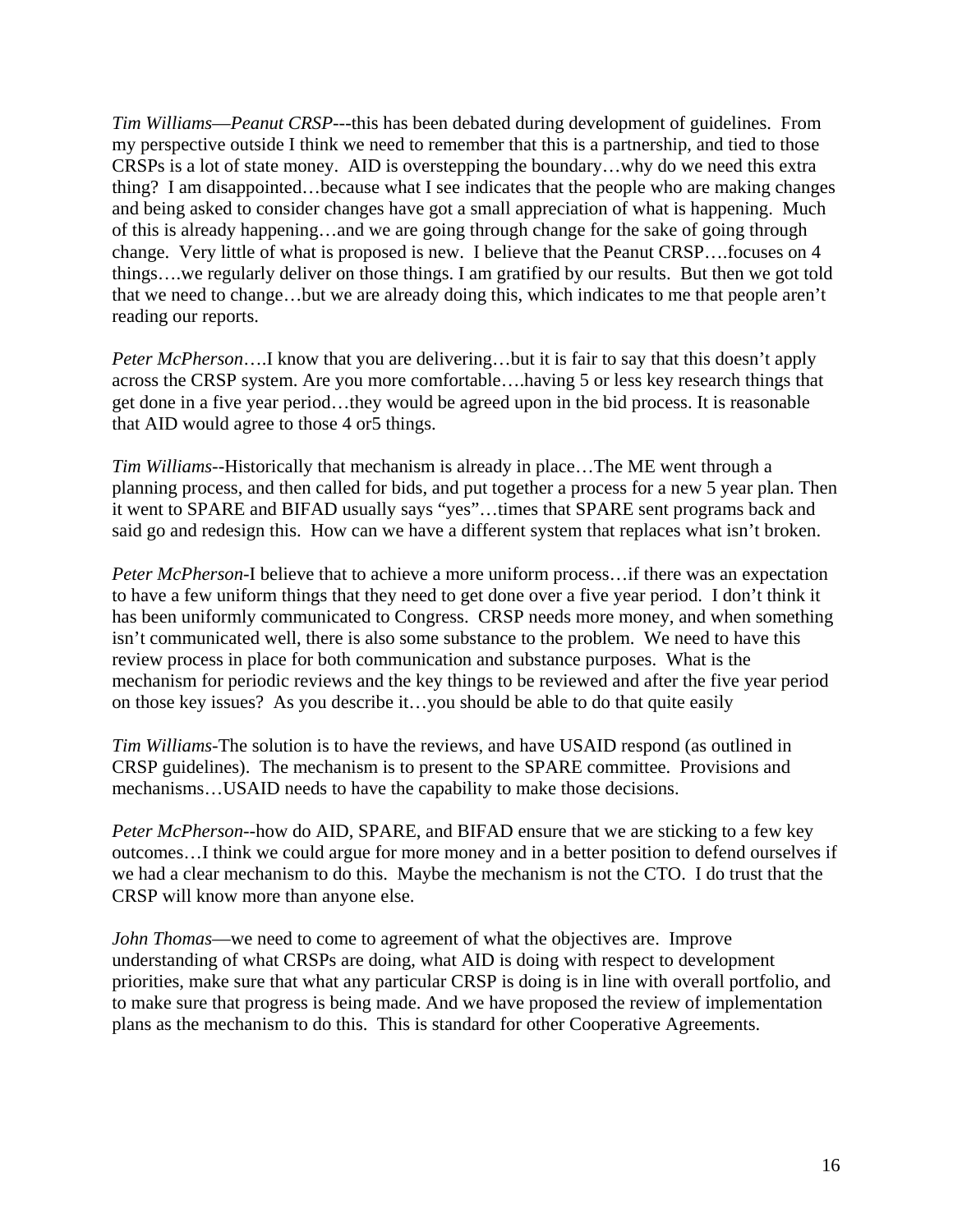*Peter McPherson-*-if it is clear of what we are expecting across the board from CRSPs…..the CRSP process will adjust. If there is an expectation of a few key outcomes….if we can agree on what we are after

*Deborah Rubin*—*Cultural Practice*---With regards to the CRSP evaluation process, there has been some muddling of the description of the process. There are three different processes. Number one- is identifying the new CRSP topic or CRSP entity….in the current BIFAD approved guidelines, that process is outlined and the review process is spelled out. How many outcomes are necessary?…it would be in the RFA and at the end the proposal committee would have to make that determination. The second is at the five year point. At the five year point there is an opportunity to review by SPARE if the progress is adequate, and if it meets the Agency's development interests, and if the topic is still relevant. And then number 3…no change in the topics, but later there may be change in the research activities…There is room in new RFA for new expectations. If the review committees do not choose…if the RFA is not written correctly...the problem lies there, not on the shoulders of the CRSP. At each of the 3 points, there will be different expectations and processes

*Peter McPherson*—The purpose is that we need to better communicate, and we need some process for agreeing on the key outcomes and to review progress…

*John Thomas*---and also to make sure that the direction of the CRSP is still relevant to the development needs and the overall CRSP portfolio

*Tim Williams*-we in the University of Georgia…have had experience of CTOs that have been disruptive…

*Peter McPherson*—we agree on problem—John Thomas and we will talk about that.

*Tim Williams*---when the BIFAD met in Iowa, one of the issues was the breadth of topics covered in the USAID proposal for a new CRSP portfolio, and the recommendation was to narrow it down….but I would join Tag in pointing out that a Livestock and Poultry is too big. The same goes for Fisheries and Aquaculture…because if we don't do that we will spread the resources too thin. This umbrella is an attempt to cover with one instrument multiple goals….but if you have multiple goals you need multiple instruments….we need to have a different mechanism. We should not try to achieve all USAID goals through the CRSP mechanism…we need another mechanism to realize some goals.

*John Thomas*—at BIFAD meeting in Des Moines…we had proposed some other CRSPs. We stepped away from that….we kept primary research…we made it clear that there is core funding for primary research. We encourage missions to buy in and many CRSPs have been very successful. There is still a lot of feedback...we are trying to reconcile how to work on these.

*Peter McPherson-*-we need to keep a focus. The broadening of titles suggests a dilution of focus. Can we have a mechanism that has a small number of key research objectives?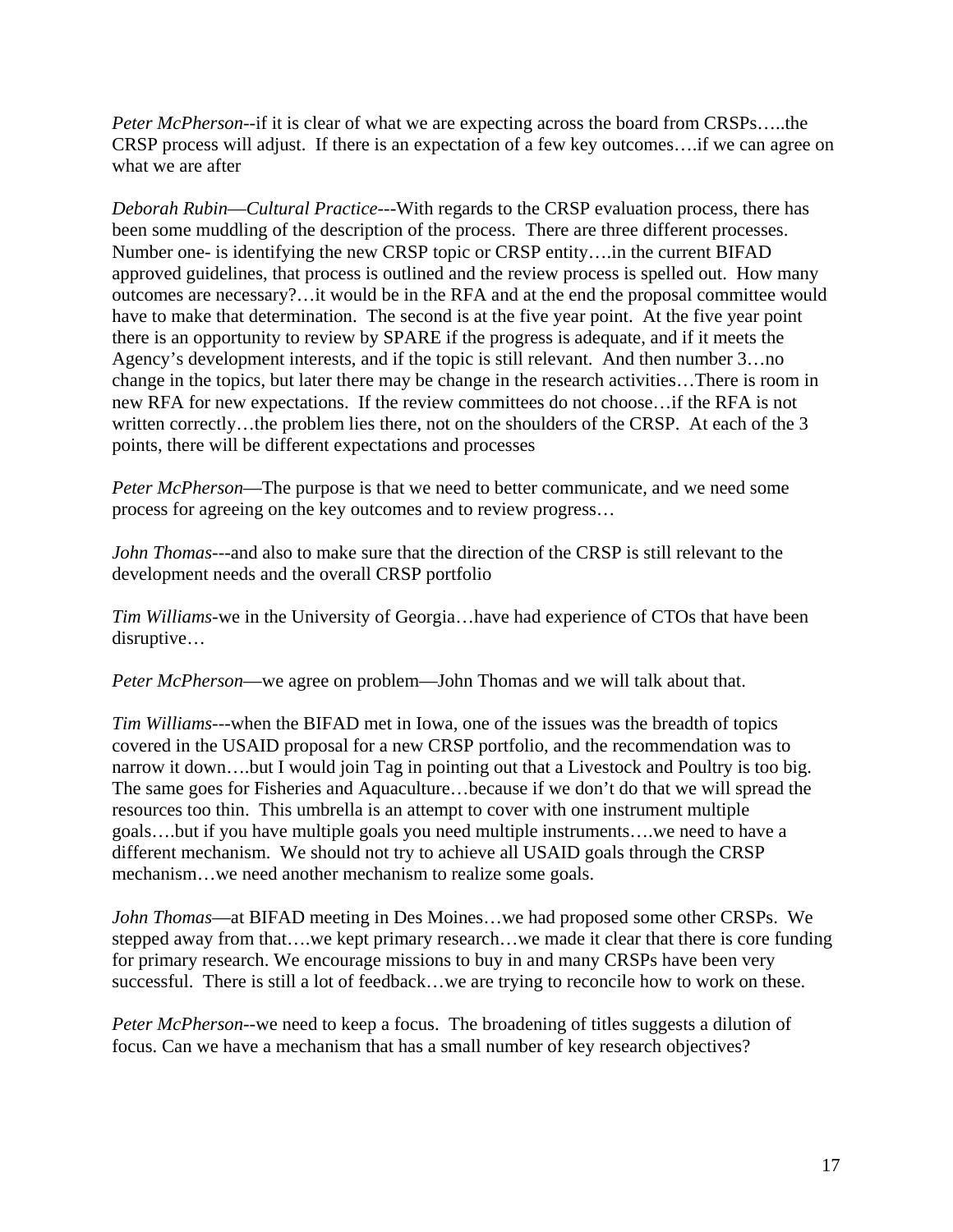*Tag Demment*—USAID is not interested in poultry…they are interested in zoonotic diseases. Poultry does not need more research. The Livestock CRSP does not do poultry or pigs. I am more concerned that we have a recognizable name…we don't want to change. I'll work on poultry, but let us call ourselves the Global Livestock CRSP.

*Tim Williams—*Another issue with the Bean and Cowpea CRSP. I have learned enough about procurement at USAID…to the extent that the outcomes that were proposed should take precedence. The decision should be whether to continue with that or go with disruption of program. Bean and cowpea should not be rebid unless they are messing up.

*Peter McPherson*-when I talk about not rebidding…I think that we are past the issue that these long CRSPs aren't rebid. They need to be rebid. We have a wonderful program in the Bean and Cowpea CRSP and it is underappreciated, but the scientific community has to expect that they will be reviewed at five years, and rebid at 10. I appreciate that there is a range of views....and know that it is not popular but this is something that we are past.

*Tim Williams-*-What about the mechanisms to make that determination? Title XII requires that BIFAD determine if there is interest in competing the ME. Is there an established interest?

*Peter McPherson*—a lot of people have a lot of interest in beans. I don't think there will be any problem. We can't sustain the idea that after 25 years that the ME doesn't have to be rebid. I know that this is not a popular decision.

*Deborah Rubin*-the position is that it is coming up to the five year point in this particular cycle. In the process, as it is outlined in the CRSP Guidelines, what must be determined now for the Bean and Cowpea CRSP is whether the topic is of continued relevance. If not, then there is a rebid…but if it is, if progress is adequate, then they go on. This is the five year point. Rebidding at the five year point can occur, but only after several other things have occurred.

*Theo Dillahae*—Virginia Tech and SANREM CRSP. It is confusing whether MEs are being competed at the five year or ten year period. (Quotes from that BIFAD Minutes.) I want to see some resolutions…it seems as if everything coming out of this committee is 10 years. I hope that BIFAD will resolve this…so that is something on the record. I want this to be clear.

*Peter McPherson*---for new ME there would be a review sometime in the  $4<sup>th</sup>$  year, early  $5<sup>th</sup>$ . There is *some* assumption that it will be renewed….it relies on the importance of delivering on a few key outcomes during that first five years. After 10 years there is an *expectation* that it goes through the full bid process. No assumption that the same ME would get the same ME, but no presumption. Is that okay wording?…. "Yes" from BIFAD

*Theo Dillahae*—I want to know what is the sense of BIFAD. I needs to be expressed in terms of resolution so it is on the record and you have voted.

*Peter McPherson-*-I would think that after this meeting, it would be appropriate to draft our views to circulate among our colleagues. I don't know that BIFAD has the authority…I will circulate a copy of my views to my colleagues for their comment and I will get them to you.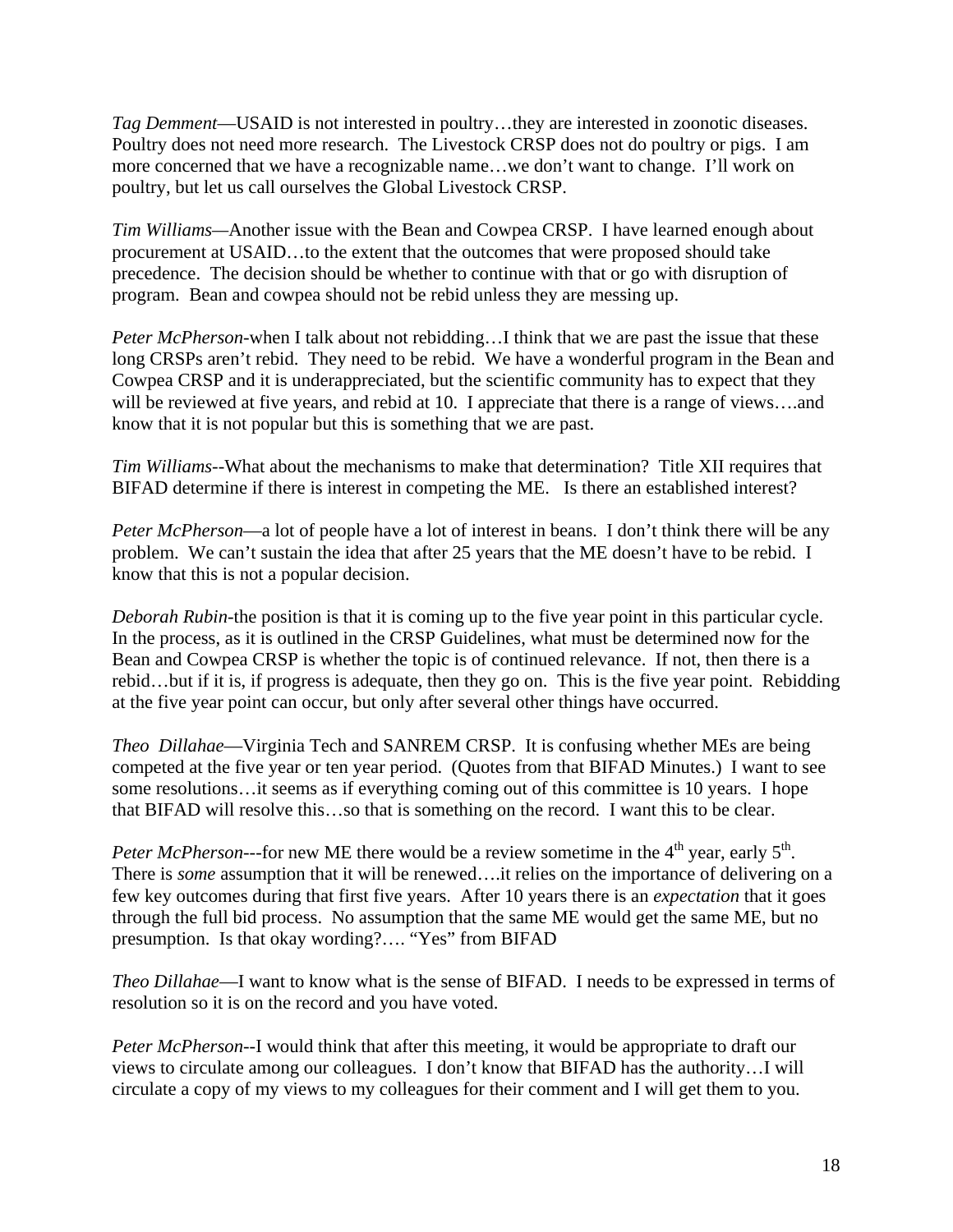*Theo Dillahae-*I want decisions so I can get on with my job

*Lena Heron*—one more point….on the 5, 10 year issue. I agree with Deborah that this idea that there is a process that at the 5 year mark, we can make a decision if we continue for another 5 years…That there is *some* assumption…The piece that I want to add is that we need to look at process that we have gone through. And that we want to go through on a periodic basis…it adds an element to the review of any particular CRSP. It doesn't reflect on whether you are doing a good job…it also speaks to broader issue of the entire portfolio. We need to have a mechanism to look at the overall portfolio.

*Peter McPherson*—unless there is augmented scientific capability...AID won't have the ability to do this.

*Lena Heron*- We did not have the advisor in place, so we did the best we did. We did it through open consultations. It had results…we made some decisions about the portfolio that will result in some shifts. We did not want to do all the changes in one year…it will go over a five year period. I hear what you are saying about the science advisor…but my concern is that it will be difficult for one person to have the range of expertise you want.

*Peter McPherson*-It is the classical problem...but this person would need to at least know where they could go to find the expertise, and know when do you pull in expertise. That is where the senior scientist comes in. I have been worried about this for awhile.

*Tim Williams—*Regarding the limited extension that is being proposed. Overlap…research that continues is decided by competitive process. We are not in a position to respond to this proposal that won't disrupt the search and that will synchronize with USAID funding cycle.

*John Thomas*—The CRSPs that are ending on a 10-year cycle…should be a natural closedown of activities at 10 year point. What is critical is what happens after the grant. The activities should be winding down.

*Tim Williams-*-the research that should continue. The manpower and resources that have been gained in that lose momentum. What is being proposed, will be disruptive.

*Peter McPherson-*yes, it will be disruptive, and then we have to work out those questions

*Tag Dement-*-the committee that was established to consider the rebid process….The RFA would go out a year ahead of time the ME is awarded…at 6 months ahead of grant termination so that when grant ended there would be whole new suite of projects.. There should be expectation that project would end. We show what we have achieved over last 10 years. We need to schedule this in such a way to have the overlap of the ME. Don't want a disconnect. SANREM is just getting their projects up and running, and then they only have 2.5 years to do something….need to set a timeline about how long an RFA takes to be competed, and so there is a smooth transition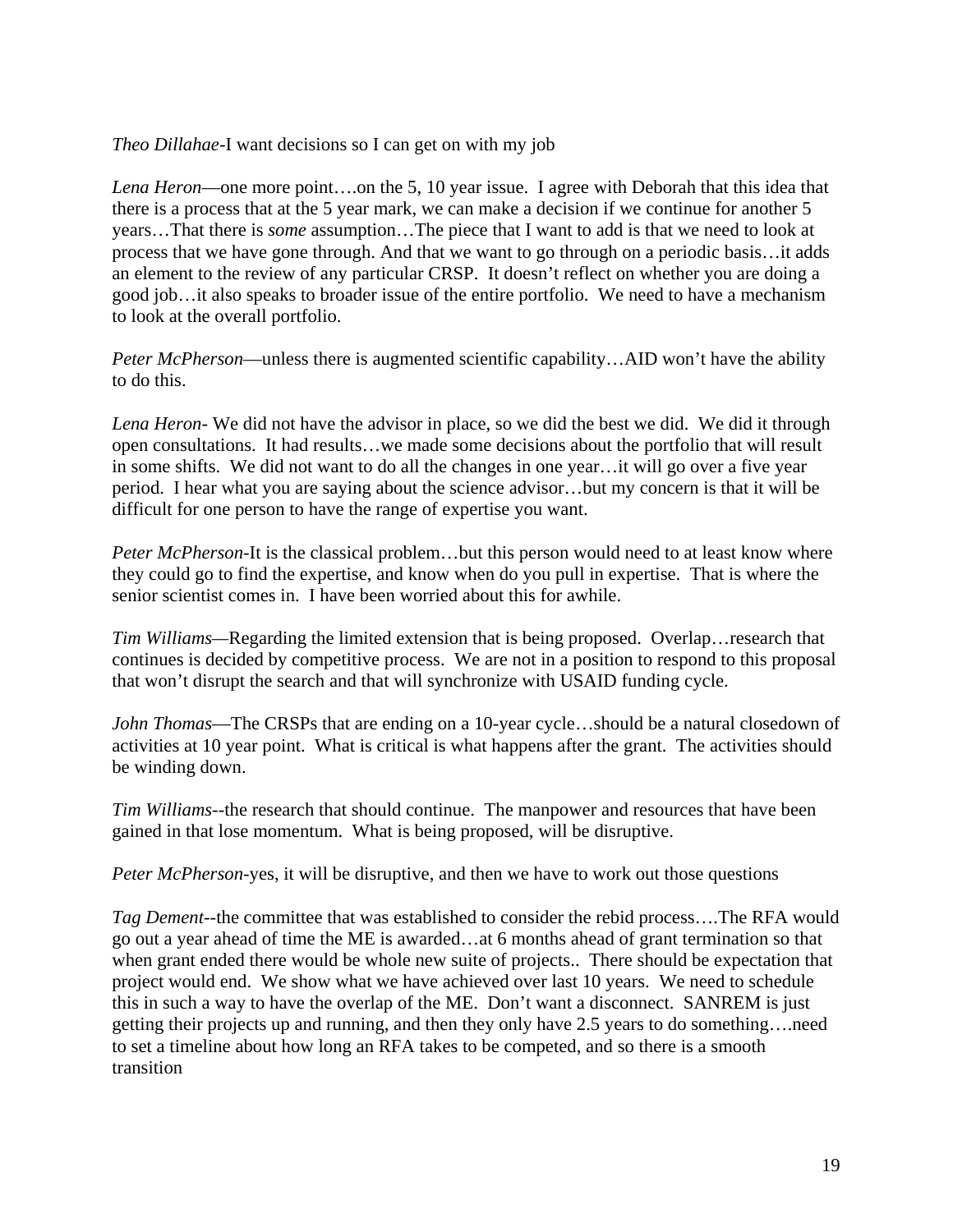*Don Plucknet---Interim Director IPM CRSP…*There is some assumption of continuation…we have the same problems on the timing. It means that they will be reviewed at 2.5 years....We don't worry about reviews, because the work speaks for itself. Some of the projects, however, will be quite young. Some assumption of continuation...a lot of deliverables, and measurable impact over a ten year period. Much less so after 2.5 years

*Peter McPherson*---There are two primary issues...Number one is what has CRSP done ...they might not have done much at all. What has been happening in that CRSP over that period of time. Number 2, is there a need for the IPM CRSP to handle issues that commodity CRSP could not handle. Not a need to have as many specific outcomes in place after  $1<sup>st</sup>$  five years.

*Peter McPherson --*will put together something to share comments. AID will see it. Comments will try to cover points that Peter and colleagues feel strongly about will be lengthy because there are a number of nuances.

Issues for the Fast track –

- naming of a couple CRSPs
- CTO role and planning goals to be achieved...what is the CTO role annually

There are also phasing and implementation questions.

There is also the continuing issue of the scientific capacity of AID. Indeed I believe that there is a need to begin description for two positions –

- Dave Sammons position as university-AID liaison
- Chief Scientist-find chief scientists who is on sabbatical who has managed large program, as well as other criteria. University might be able to pay for part (sabbatical salary). We need names and BIFAD needs to drive the process.

Peter believes stretch of agency on contracts, there is a chance for uniformly stronger CRSPs and need more money for more CRSPs and better funding for CRSPS. It should not come out of current agency agriculture budget, as there is already a squeeze on the budget.

Getting bigger and bigger famine issue in Africa.

*Resolution* –That we accept SPARE's report, and that the BIFAD Chair will draft and provide to AID and the community his understanding (best understanding) of the BIFAD board's view on the set of issues based on the discussion of today which all augment the SPARE report.

Resolution Adopted by BIFAD Board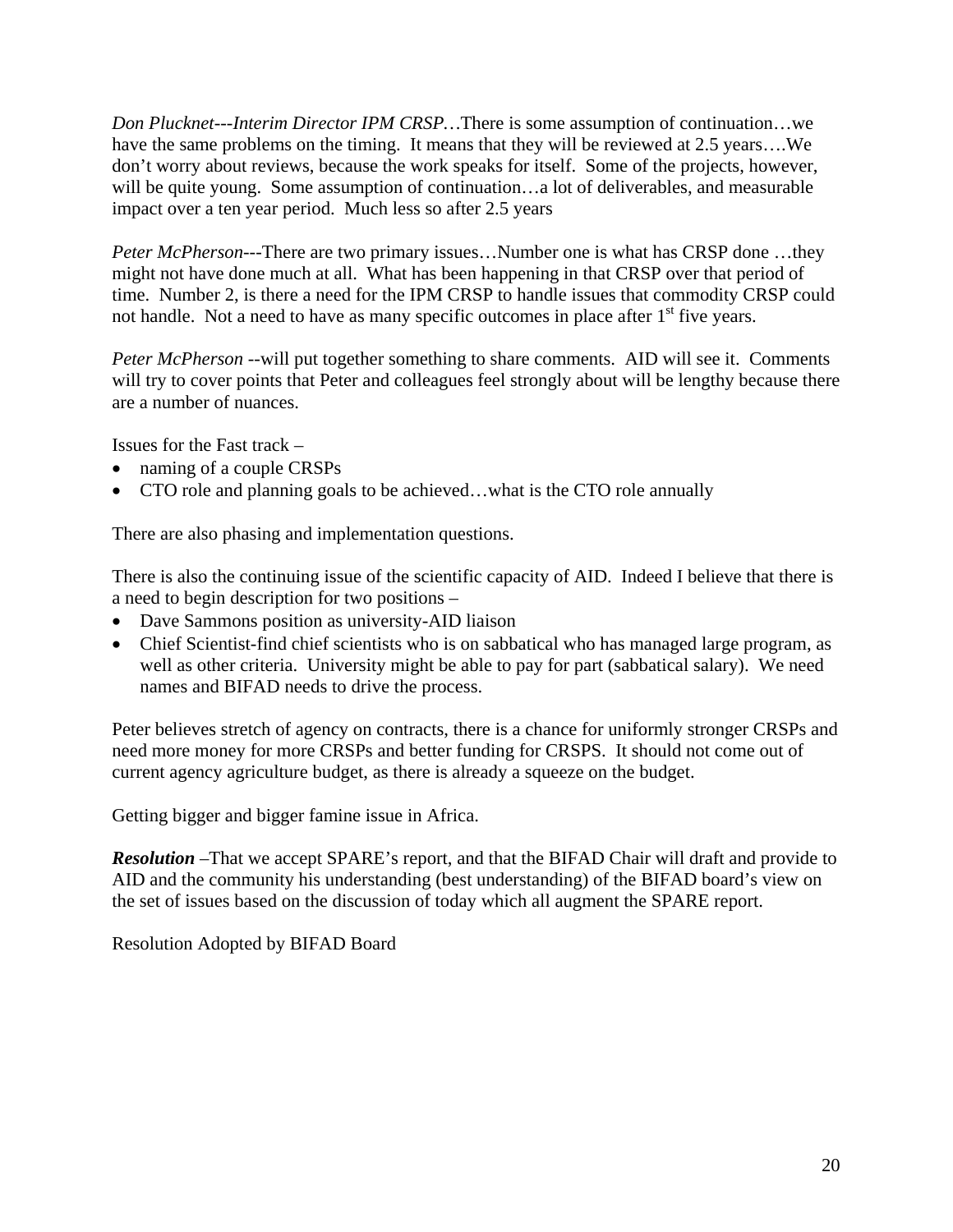## **Suggested Topics for a BIFAD-Sponsored Analytical Paper-Sharon Quisenberry, BIFAD Member**

*Sharron Quisenberry-*Currently looking at a range of potential issues for analytical policy papers. Want to do a White Paper on meeting the challenges of the  $21<sup>st</sup>$  century. Recommend a paper that analyzes the relationship between AID and the university. Another was on how to improve rural development.

The following is from draft paper written by Sharron Quisenberry that was not handed out or presented in the meeting due to lack of time. It is included in these minutes for the record.

Regarding a BIFAD-commissioned analytical paper, the small working group recommended that the paper be focused on the following questions:

- With a possible drift toward permanent food aid dependency of impoverished nations, what are the implications of U.S. development assistance policy? Related questions concern the implications of emphasizing emergency relief over sustainable development.
- With the challenges implicit in rural development, what is the relationship of current and future development strategies and emerging stakeholder relationships for improving outcomes that improve the human condition and reduce food aid dependency?
- What are the alternative relationship scenarios between USAID and the U.S. university community and how can they maximize the impact of U.S. expertise on policy and rural development? As a corollary, what are the desirable roles, comparative advantages and complementarities of the different development sectors in overall development strategy?

*Peter McPherson*-Paper Number 2: the concept is that BIFAD should deal with current issues. We also should grapple with some key issues. We will follow up on the Title XII paper...there is a whole range of things to investigate further.

*Sharron Quisenberry*-Paper No. 3: This paper would be on US funding of agriculture development. It is important to commission a paper funded and authored by an external source...to get at the true impacts. This paper would build on the paper produced by others and funded by the Rockefeller Foundation.

Regarding the third paper: Agreed upon by BIFAD, with Peter and DeLauder recusing themselves because of their association with the Partnership to Cut Hunger and Poverty in Africa.

## **Agency Strategic Framework for Africa-USAID, Bureau for Africa, Tom Hobgood**

*Tom Hobgood-*We are supporting the Comprehensive African Agriculture Development Program(CAADP). Discussion in ECOWAS to develop 9-10 compacts. We are busy supporting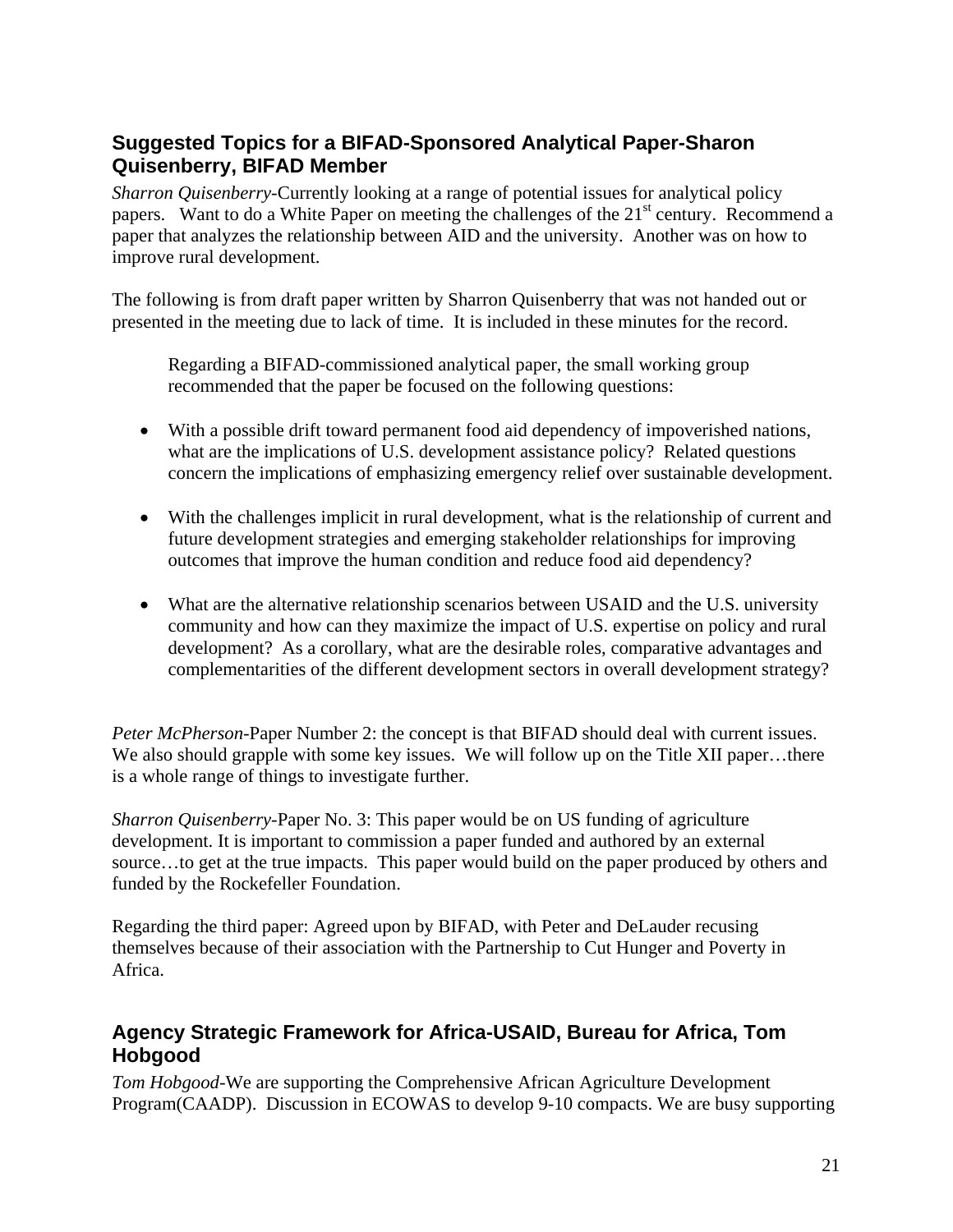the process. It is an opportunity and a chance to support African leaders in agriculture. African Leaders have pledged to commit 10 percent of their GDP to agriculture issues.

With respect to cotton, we are moving forward with a cotton development program. We identify interventions and priorities…we are talking about 9. Some can be implemented, others cannot. Sharing of best practices…we are working with the West Africa Regional Program (WARP) to implement this. We have 5 million dollars in ESF money. We will be seeking more resources for this program.

There has been some confusion about our cotton policies. We wanted to have consultation with leaders to discuss what we will be implementing. The Bumper Amendment will provide guidance as to what activities we can engage in as USAID employees.

*Tim Williams*-How are you implementing Title XII?

*Tom Hobgood*-in strategy development or in implementation? This has been an ongoing process, so am not sure what the next step is. We would like to see more CRSP involvement. We would encourage and welcome more university participation.

#### **The Priorities for the Bureau of Economic Growth, Agriculture and Trade (EGAT)- Jacqueline E. Schafer, AA/EGAT**

#### *Jackee Schafer*—

- **1)** *The EGAT budget for FY 06 and 07* **EGAT**, as well as the rest of USAID faces serious resource constraints. Currently we are in the final throes of the operating year budget setting process of FY06 (OYB), and presumably the FY07 budget will be released to Congress. Congress wants \$1.5 billion, which is an increase over what the President wanted. The president's request for the development assistance account was \$1,103,230,000 for FY '06. And the EGAT budget request was for 150.6 million, which is down from \$156.785 million, which was the operating year budget for FY '05. The budget for the agriculture office went from \$33.3 million to \$30.136 with transfers - well, \$28 million let's say. And all we can fund are our staff, our CRSPs, our BIFAD and a little bit.
- **2)** *The effect of earmarks and directives and special countries***-** specific countries that we have to have special efforts in are Afghanistan, Sudan, Pakistan, Haiti. Regarding the DA account, then you take out the basic education earmark of \$365 million, the biodiversity earmark at \$165.5, educational institutions in China, elections and political processes…this is money over and above what we budgeted for ourselves. These are all things that the Congress has directed us to do. So you take those key countries and you take those earmarks and directives out and you've got 60 percent of our DA budget right there that is accounted for. There are also contingencies: fragile states, the Pakistan earthquake, famine early warning (FEWS). I'm not going to go into each one of them, but by the time you take out those management contingencies, you're down to 69 - you've accounted for 69 percent of the budget. That means about 31 percent of the budget is not spoken for. And this doesn't count CRSP money or CG money. All of that will come out of the Agency's remaining \$467 million. What we would've funded in the